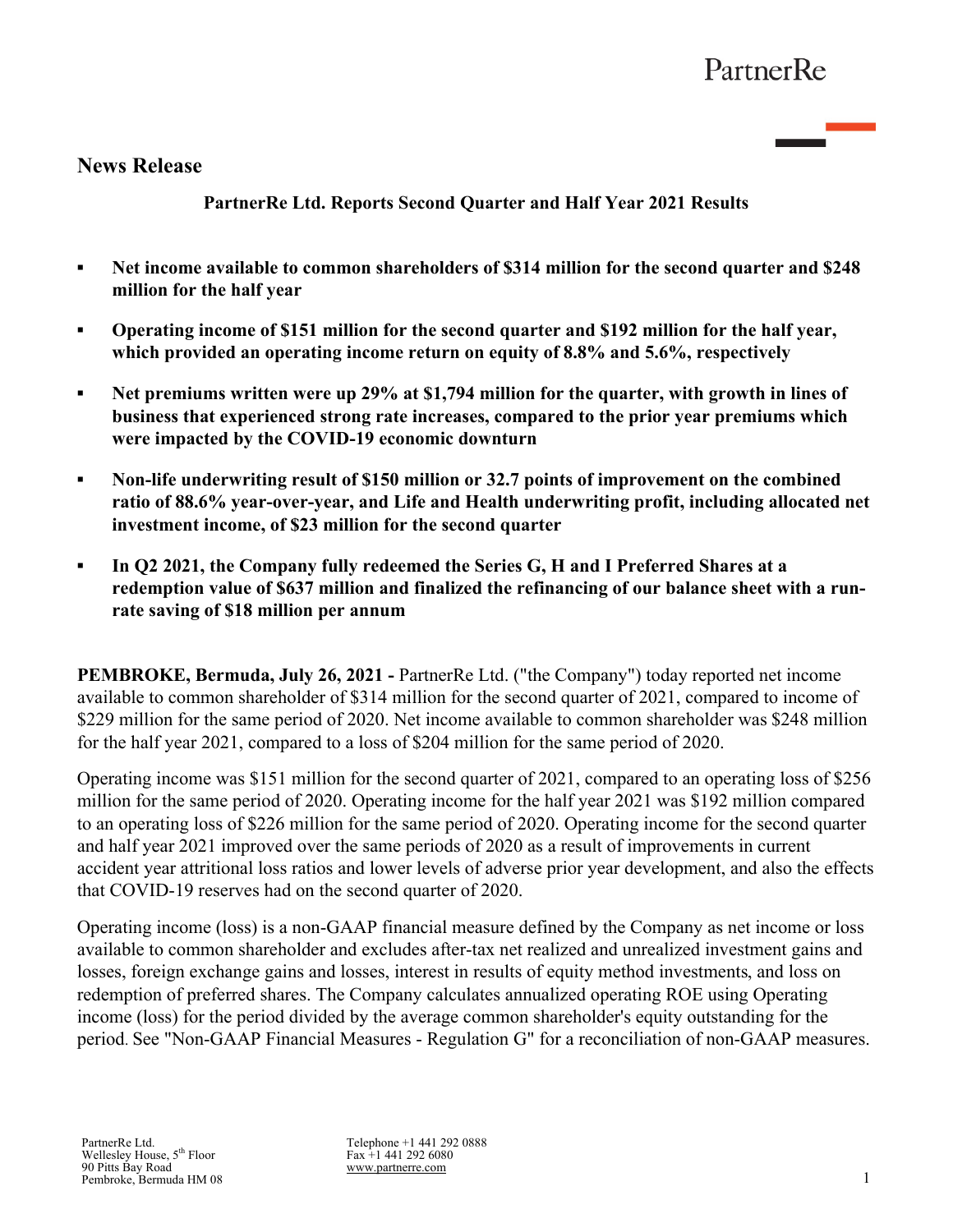# **News Release**

PartnerRe President and Chief Executive Officer Jacques Bonneau commented, "We delivered strong results in the second quarter with an annualized operating ROE of 8.8%, and I am pleased to see the positive impacts of our portfolio actions begin to show through our financial result. Our Non-life combined ratio of 88.6% includes improvements in the current accident year loss ratio from business mix changes and overall favorable pricing conditions across most lines of business, as well as improvements in prior years' reserve development as older underwriting years run off. Our Life and Health segment also significantly improved its underwriting profit compared to the prior year. Third party capital currently stands at \$1.1b of assets under management and provided us the ability to increase underwriting capacity and line sizes. These underwriting results, combined with good investment performance, helped produce solid profitability for the second quarter of 2021."

Highlights for the second quarter and half year 2021 compared to the same periods of 2020 are included below.

## **Non-Life:**

- Non-life net premiums written were up 37% for the second quarter of 2021 and were up 20% for the half year 2021 compared to the same periods of 2020. The increase in the second quarter of 2021 was driven by a 47% increase in the P&C segment. The current year included favorable premium adjustments from prior underwriting years, compared to the prior year which included adverse premium exposure adjustments related to the economic downturn.
- The Non-life underwriting profit was \$150 million (combined ratio of 88.6%) for the second quarter of 2021 and \$190 million (combined ratio of 92.4%) for the half year 2021. This compares to a Non-life underwriting loss of \$260 million (combined ratio of 121.3%) and \$306 million (combined ratio of 112.6%) for the second quarter and half year 2020, respectively.
- There were no significant changes to the Company's total Non-life net loss estimate of \$371 million established for the COVID-19 pandemic in 2020. For the second quarter and half year 2021, the Company's P&C segment incurred an increase in COVID-19 related losses, related primarily to refinements of estimates for business interruption exposures as more information has been received from cedants. This was offset by a decrease in estimated losses for Specialty financial risk lines for credit related exposures.
- The P&C segment reported a combined ratio of 93.5% and 95.5% for the second quarter and half year 2021, respectively, compared to 113.5% and 103.5% for the second quarter and half year 2020, respectively. The half year 2021 included catastrophic losses of \$92 million (5.6 points) for Winter Storm Uri, net of retrocession and reinstatement premiums. The prior year included COVID-19 related losses, net of retrocession and reinstatement premiums, of \$159 million for the second quarter and half year 2020 (22.0 points and 10.7 points, respectively). Excluding the impacts of COVID-19 and large catastrophic losses, there was an improvement in the current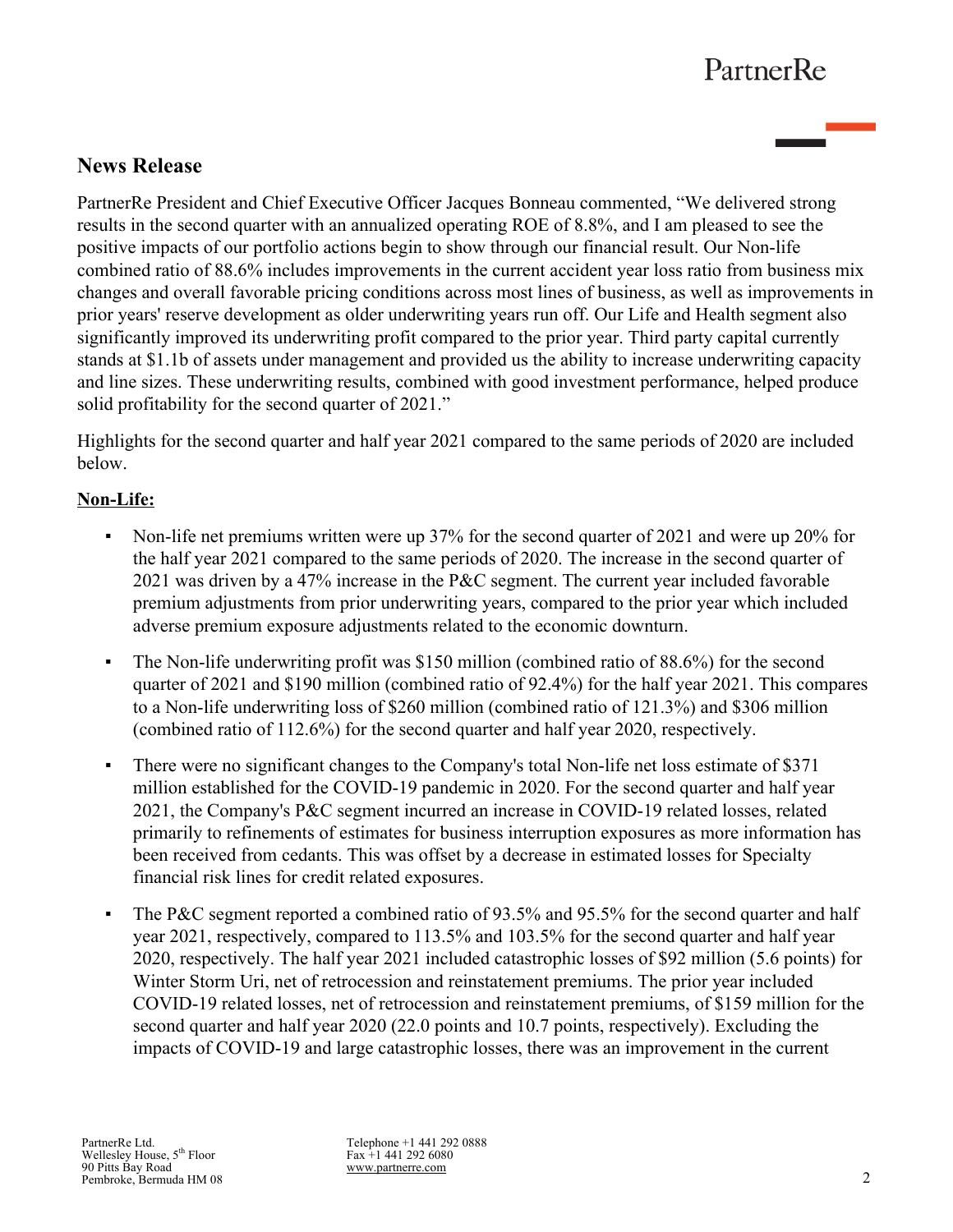# **News Release**

accident year loss ratio and prior year development for the second quarter and half year 2021, compared to the same periods of 2020. The improvement in the current accident year loss ratio was driven primarily by business mix changes and rate improvements.

The Specialty segment reported a combined ratio of 79.5% and 86.9% for the second quarter and half year 2021, respectively, compared to 132.8% and 127.5% for the second quarter and half year 2020, respectively. The half year 2021 included catastrophic losses of \$28 million (3.2 points) for Winter Storm Uri, net of retrocession and reinstatement premiums. The prior year included COVID-19 related losses, net of retrocession and reinstatement premiums, of \$146 million (29.8 points) and \$164 million (17.9 points) for the second quarter and half year 2020, respectively. Excluding the impacts of COVID-19, the improvement in the combined ratio was driven by changes in prior years' reserve development, favorable business mix changes and rate improvements. Prior years' reserve development contributed to a decrease of 17.1 points and 15.2 points on the combined ratio compared to the second quarter and half year 2020, respectively.

## **Life and Health:**

- Net premiums written were up 8% for the second quarter and up 10% for the half year 2021. compared to the same periods of 2020, reflecting growth in long-term life business.
- The underwriting result, including allocated net investment income, was a profit of \$23 million and \$43 million in the second quarter and half year 2021, respectively, compared to a profit of \$5 million and \$23 million in the second quarter and half year 2020, respectively. This included COVID-19 losses on protection products of \$14 million and \$26 million for the second quarter and half year 2021, respectively, compared to \$15 million for the second quarter and half year 2020. The allocated underwriting result for the quarter and half year reflected improvements in shortterm business and positive results in longevity business compared to the same periods of 2020. The half year 2021 result also benefited from improvements in the guaranteed minimum death benefits (GMDB) line of business performance as a result of equity market increases in 2021, partially offset by a higher level of COVID-19 losses on protection products and the impact of a lower level of gains related to recaptures of business compared to half year 2020.

## **Investments:**

• Net investment return in the second quarter of 2021 was \$321 million, or 1.6% and included net investment income of \$95 million, net realized and unrealized investment gains of \$216 million, and interest in earnings of equity method investments of \$10 million. This compares to a net investment return of \$627 million, or 3.5%, for the second quarter of 2020, which included net investment income of \$72 million, net realized and unrealized investment gains of \$549 million after recovering the unrealized loss of \$610 million in the first quarter of 2020 and interest in earnings of equity method investments of \$6 million.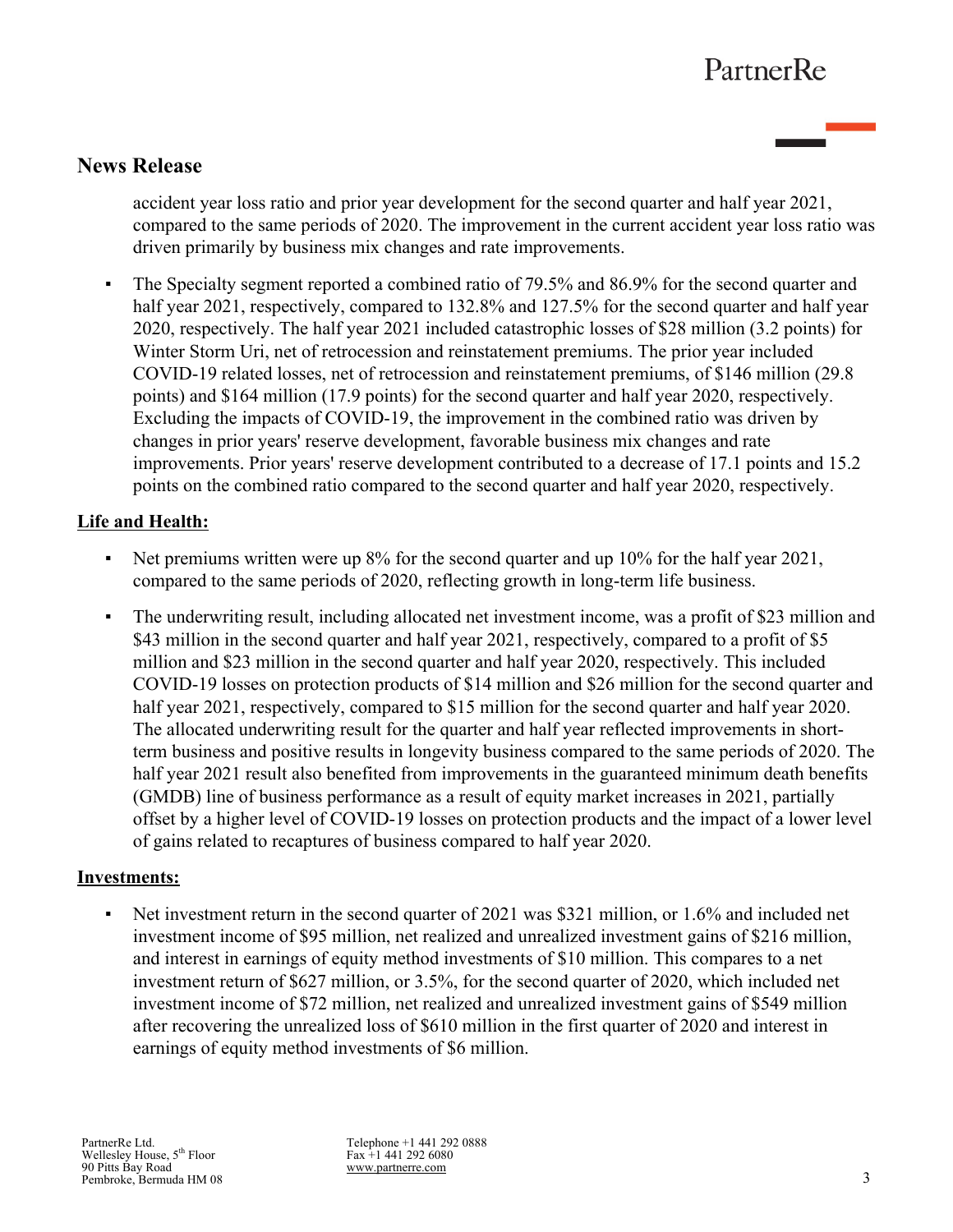# **News Release**

- Net investment return for the half year 2021 was \$302 million, or 1.5%, which included net investment income of \$182 million, net realized and unrealized investment gains of \$80 million, and interest in earnings of equity method investments of \$40 million. This compares to a net investment return of \$124 million, or 0.7%, for the half year 2020 which included net investment income of \$175 million and interest in earnings of equity method investments of \$2 million, partially offset by net realized and unrealized investment losses of \$53 million.
- Net investment income of \$95 million was up \$23 million, or 31%, for the second quarter of 2021 compared to the same period of 2020, primarily due to the impact of higher reinvestment rates, driven by the significant widening in worldwide risk-free rates and the impact of portfolio reallocations to U.S. bank loans, U.S. investment grade credit and Asia high yield credit. Net investment income of \$182 million was up \$7 million, or 4%, for the half year 2021 compared to the same period of 2020, primarily due to the reasons discussed for the quarter; partially offset by the significant decrease in reinvestment rates experienced in Q1 2020 and the decision in Q1 2020 to sell higher yielding U.S. bank loan investments.
- Net realized and unrealized investment gains of \$216 million for the second quarter of 2021 (2020: \$549 million gain) included:
	- Net realized and unrealized investment gains of \$84 million (2020: \$238 million gain) on fixed maturities and short-term investments, which were primarily unrealized, were driven by the narrowing of U.S. and Canadian risk-free rates.
	- Net realized and unrealized investment gains on equities of \$76 million (2020: \$225 million gain), which were primarily unrealized, were driven by increases in worldwide equity markets that benefited public equity funds.
	- Net realized and unrealized investment gains of \$57 million (2020: \$86 million gain) on other invested assets, which were primarily unrealized, were driven by investment gains on private equity investments.
- Net realized and unrealized investment gains of \$80 million for the half year 2021 (2020: \$53) million loss) included:
	- Net realized and unrealized investment losses of \$255 million (2020: \$211 million gain) on fixed maturities and short-term investments, which were primarily unrealized, were driven by a significant increase in worldwide risk-free rates.
	- Net realized and unrealized investment gains on equities of \$228 million (2020: \$137 million loss), which were also primarily unrealized, were driven by increases in worldwide equity markets that benefited public equity funds.
	- Net realized and unrealized investment gains of \$107 million (2020: \$127 million loss) on other invested assets were driven by realized and unrealized investment gains on private equity investments.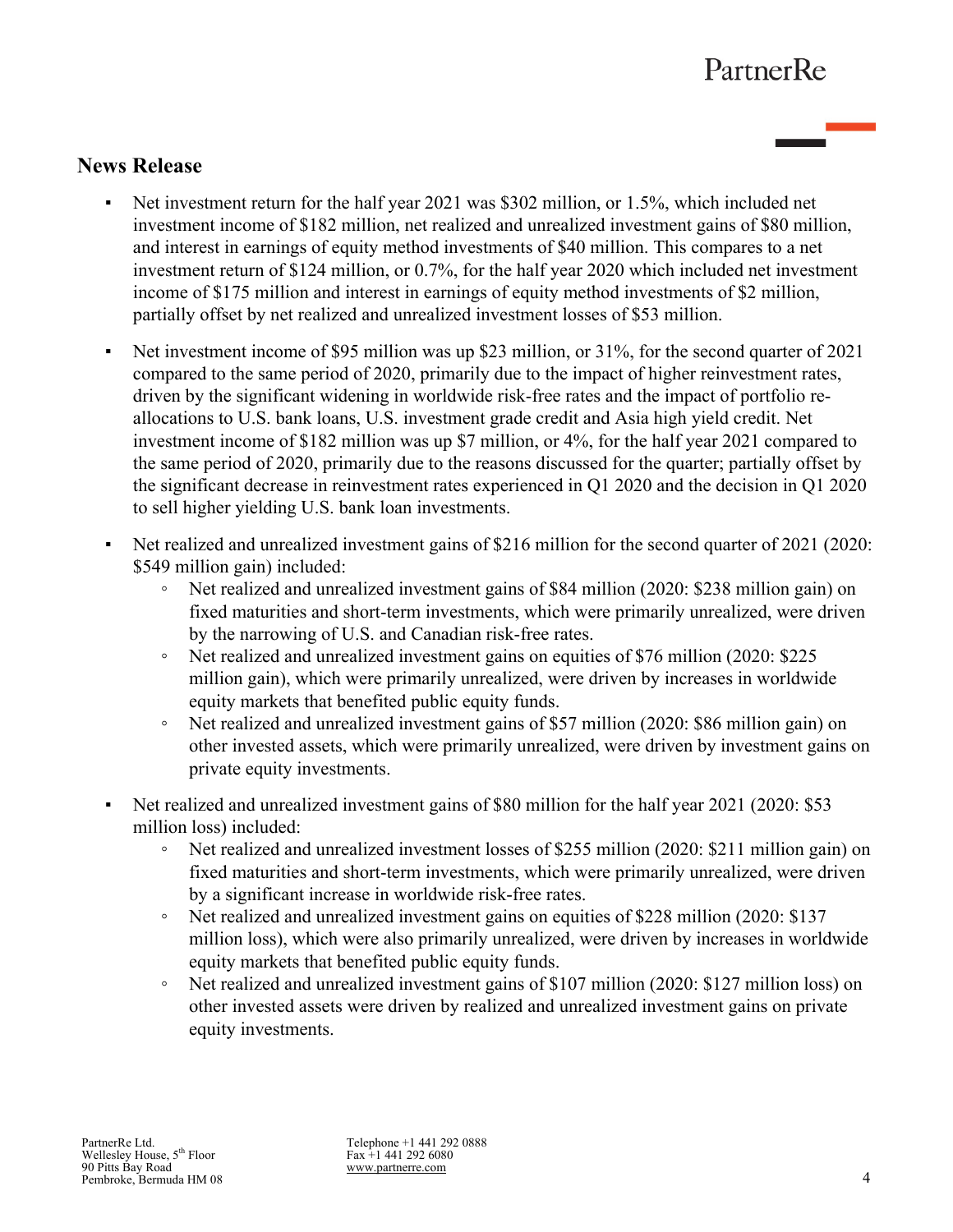# **News Release**

- Interest in earnings of equity method investments of \$10 million and \$40 million in the second quarter and half year 2021, respectively, primarily reflects realized and unrealized gains on UK and New York real estate funds. This compared to interest in earnings of equity method investments of \$6 million and \$2 million in the second quarter and half year 2020, respectively.
- As of June 30, 2021, reinvestment rates were 2.2% compared to the Company's fixed income investment portfolio yield of 2.5% for the second quarter of 2021.

## **Other Income Statement Items:**

- Other expense ratio of 5.4% and 5.5% for the second quarter and half year 2021, respectively, were comparable to the same periods of 2020, which had expense ratios of 5.2% and 5.4%, respectively.
- Net foreign exchange losses were \$30 million for the second quarter of 2021 and \$35 million for the second quarter of 2020, driven by the depreciation of the U.S. dollar against certain major currencies (primarily the Canadian dollar) and the cost of hedging. Net foreign exchange losses of \$59 million for the half year 2021 were driven primarily by U.S. dollar depreciation against the Canadian dollar and appreciation against the Euro, and the cost of hedging, while net foreign exchange gains were \$95 million for the second half of 2020, driven by the appreciation of the U.S. dollar against the British pound and Canadian dollar, partially offset by the cost of hedging.
- Interest expense was \$14 million and \$28 million for the second quarter and half year 2021, respectively, compared to \$8 million and \$16 million for the same periods of 2020. The increase was driven by the issuance of \$500 million 4.50% Fixed-Rate Reset Junior Subordinated Notes due 2050 during the third quarter of 2020.
- Preferred dividends of \$7 million and \$18 million for the second quarter and half year 2021, respectively, compared to \$12 million and \$23 million for the same periods of 2020. In May 2021, the Company fully redeemed its Series G, H and I preferred shares for a liquidation value of \$637 million. The Company also incurred a loss on redemption of \$21 million, related to the preferred share issuance costs that were included in Additional paid-in-capital at issuance, and upon redemption were expensed, with no net impact to Common shareholder's equity.
- Income tax expense was \$38 million on pre-tax income of \$380 million in the second quarter of 2021 compared to an expense of \$17 million on pre-tax income of \$257 million for the same period of 2020. Income tax expense was \$23 million on pre-tax income of \$310 million for the half year 2021 compared to a benefit of \$28 million on pre-tax losses of \$209 million for the same period of 2020.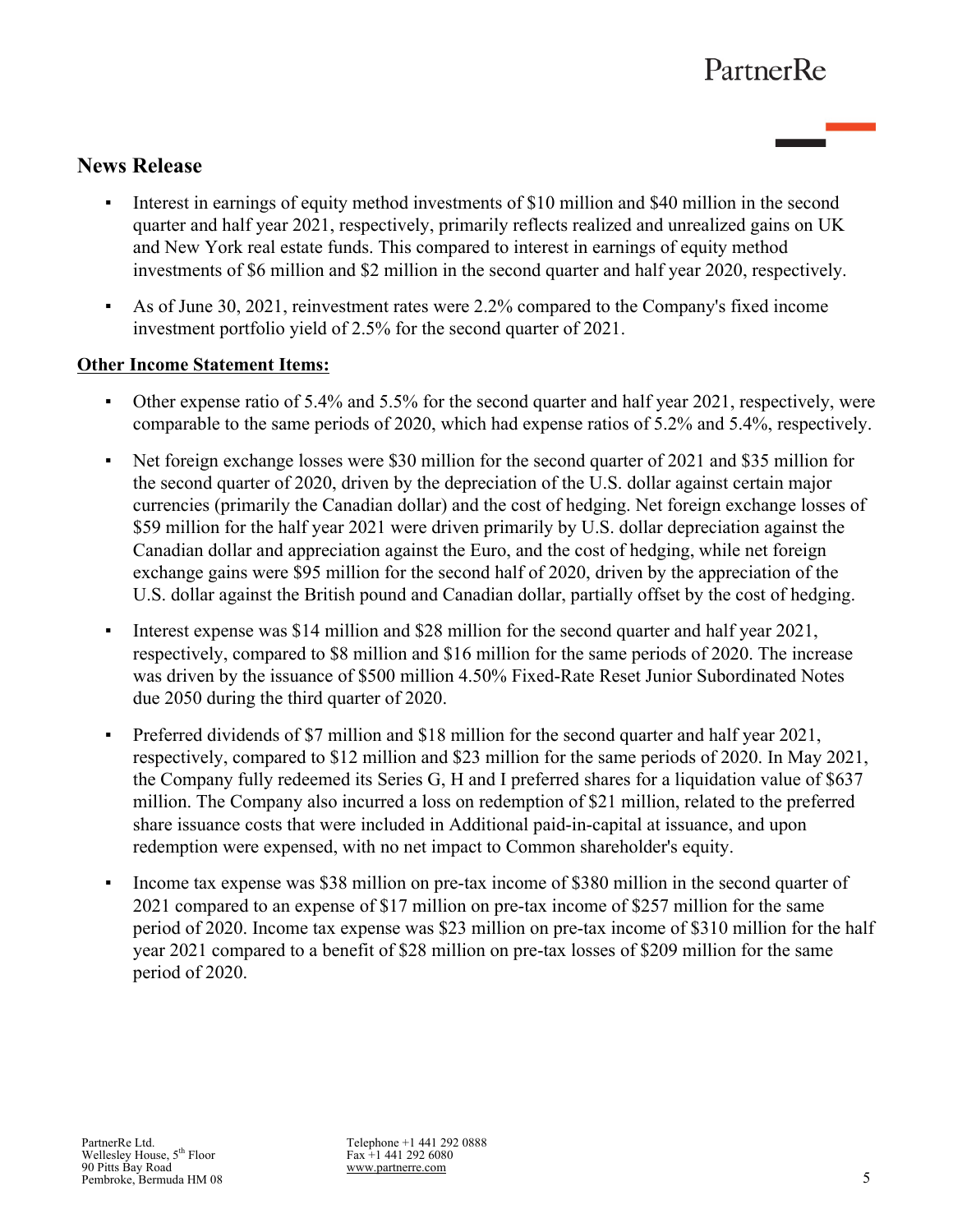# **News Release**

## **Balance Sheet, Capitalization and Cash Flows:**

- Total investments and cash and cash equivalents were \$19.9 billion at June 30, 2021, down 1.1% compared to December 31, 2020. The decrease was primarily driven by the redemption of Series G, H and I Preferred Shares at an aggregate liquidation value of \$637 million and premium paid for a loss portfolio transfer and adverse development cover described below. This was partially offset by the issuance of 8 million 4.875% Fixed Rate Non-Cumulative Redeemable Perpetual Preferred Shares (the Series J Preferred Shares) at a liquidation value per share of \$25 for total gross proceeds of \$200 million, a \$302 million net investment return for the first six months of 2021 and other operating cash flows.
- Cash provided by operating activities was \$62 million and \$431 million for the second quarter and half year 2021, respectively, compared to \$242 million and \$479 million for the second quarter and half year 2020, respectively. The decreases were driven by cash flows from underwriting operations, including the impact of premium paid for the loss portfolio transfer and adverse development cover agreement entered into during the second quarter of 2021 related to prior underwriting years on the Company's U.S. casualty and auto business. This resulted in a cash transfer for the premium at inception of the agreement, and a related increase in Reinsurance recoverables of \$321 million as at June 30, 2021.
- Cash and cash equivalents, fixed maturities, and short-term investments, which are government issued or investment grade fixed income securities, were \$14.1 billion at June 30, 2021, representing 71% of the total investments and cash and cash equivalents.
- The average credit rating of the fixed income portfolio was AA as of June 30, 2021. The expected average duration of the public fixed income portfolio at June 30, 2021 was 3.9 years, while the average duration of the Company's liabilities was 4.2 years.
- Common shareholder's equity (or book value) of \$7.0 billion and tangible book value of \$6.5 billion at June 30, 2021 increased by 4.9% and 5.4%, respectively, compared to December 31, 2020, due to the comprehensive income for the half year 2021, partially offset by preferred dividends and issuance costs incurred for the Series J preferred shares in the first half of 2021.
- Total capital was \$9.2 billion at June 30, 2021, down 1.4% compared to December 31, 2020, primarily due to the redemption of Series G, H and I preferred shares and a decrease in the U.S dollar value of the Company's Euro denominated debt, as the U.S dollar strengthened against the Euro during the first six months of 2021. This was partially offset by issuance of the Series J Preferred Shares and the increase in common shareholder's equity.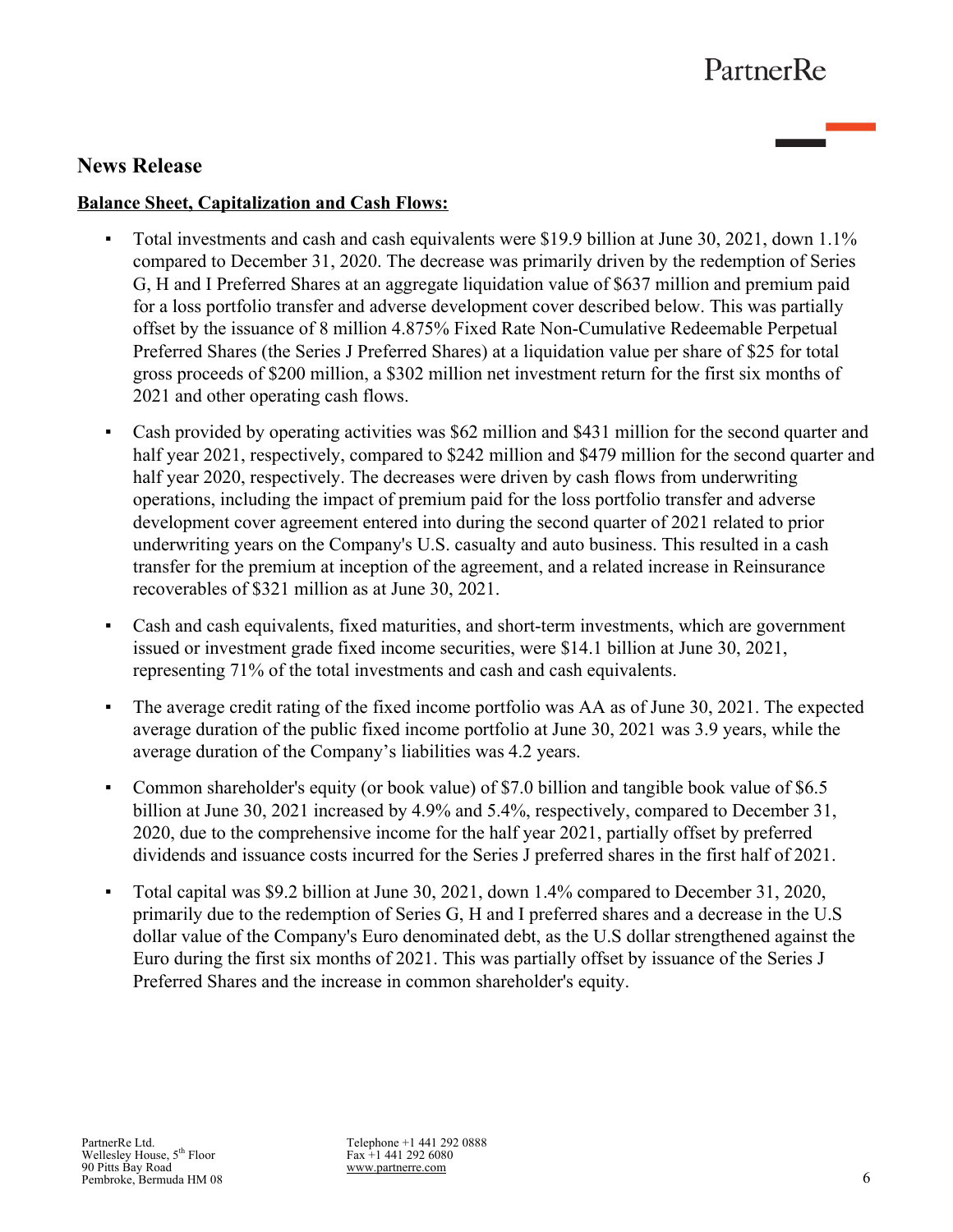# **News Release**

**PartnerRe Ltd. is a leading global reinsurer that helps insurance companies reduce their earnings volatility, strengthen their capital and grow their businesses through reinsurance solutions. Risks are underwritten on a worldwide basis through the Company's three segments: P&C, Specialty, and Life and Health. For the year ended December 31, 2020, total revenues were \$7.4 billion. At June 30, 2021, total assets were \$28.3 billion, total capital was \$9.2 billion and total shareholders' equity was \$7.2 billion. PartnerRe maintains strong financial strength ratings as follows: A.M. Best A+ / Moody's A1 / Standard & Poor's A+.** 

### *PartnerRe on the Internet:* www.partnerre.com

*Please refer to the "Financial Information - Annual Reports" section of the Company's website for a copy of the Company's Annual Report on Form 20-F at:* www.partnerre.com/financial-information/annual-reports/

**Forward-looking statements contained in this press release, such as those related to company performance, including the impact of the ongoing COVID-19 pandemic (including the related impact on the U.S. and global economies), are based on the Company's assumptions and expectations concerning future events and financial performance and are made pursuant to the safe harbor provisions of the Private Securities Litigation Reform Act of 1995. Such statements are subject to significant business, economic and competitive risks and uncertainties that could cause actual results to differ materially from those reflected in the forward-looking statements. PartnerRe's forward-looking statements could be affected by numerous foreseeable and unforeseeable events and developments such as exposure to catastrophe, pandemic or other large property and casualty losses, credit, interest, currency and other risks associated with the Company's investment portfolio, adequacy of reserves, levels and pricing of new and renewal business achieved, changes in accounting policies, risks associated with implementing business strategies, and other factors identified in the Company's reports filed or furnished with the Securities and Exchange Commission. In light of the significant uncertainties inherent in the forward-looking information contained herein, readers are cautioned not to place undue reliance on these forward-looking statements, which speak only as of the dates on which they are made. The Company disclaims any obligation to publicly update or revise any forward-looking information or statements.**

**The Company's estimate for COVID-19 pandemic losses and recent catastrophic events, is based on a preliminary analysis of the Company's exposures, the current assumption of total insured industry losses and preliminary information received from certain cedants to date. There is material uncertainty associated with the Company's loss estimates given the nature, magnitude and recency of these loss events and the limited claims information received to date. The ultimate loss therefore may differ materially from the current preliminary estimate.**

# **Contacts: PartnerRe Ltd.** (441) 292-0888 Investor Contact: Ryan Lipschutz Media Contact: Celia Powell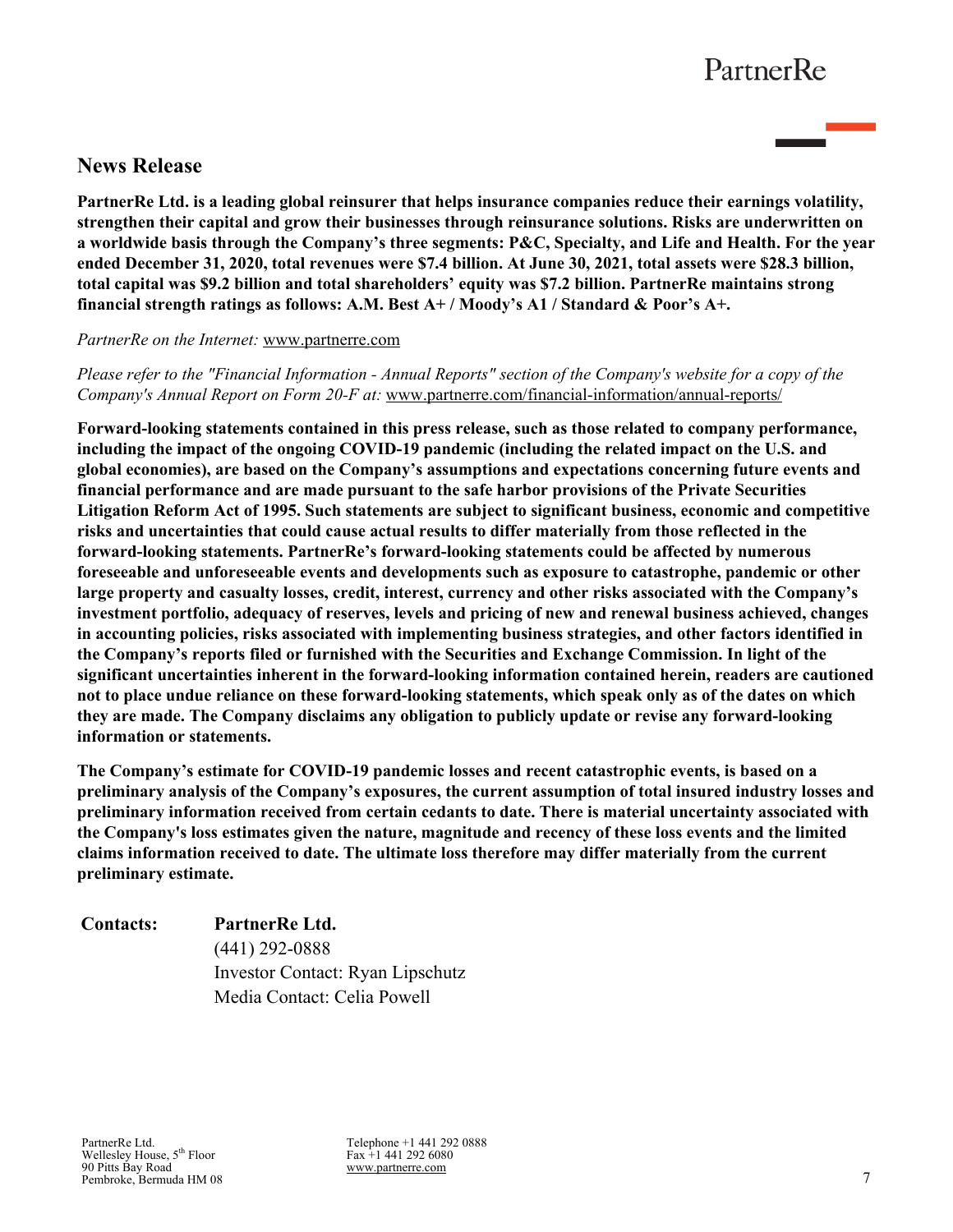# **PartnerRe Ltd. Consolidated Statements of Operations and Comprehensive Income (Loss) (1)**

(Expressed in thousands of U.S. dollars)

(Unaudited)

|                                                                                     | For the three months ended |               |               |                      |               | For the six months ended |               |               |  |  |  |
|-------------------------------------------------------------------------------------|----------------------------|---------------|---------------|----------------------|---------------|--------------------------|---------------|---------------|--|--|--|
|                                                                                     |                            | June 30, 2021 |               | <b>June 30, 2020</b> |               | June 30, 2021            |               | June 30, 2020 |  |  |  |
| <b>Revenues</b>                                                                     |                            |               |               |                      |               |                          |               |               |  |  |  |
| Gross premiums written                                                              |                            | 2,037,729     | <sup>\$</sup> | 1,558,167            | <sup>\$</sup> | 4,506,796                | <sup>\$</sup> | 3,599,593     |  |  |  |
| Net premiums written                                                                | \$                         | 1,794,301     | \$            | 1,390,078            | S             | 3,842,608                | <sup>\$</sup> | 3,268,893     |  |  |  |
| (Increase) decrease in unearned premiums                                            |                            | (68, 297)     |               | 198,367              |               | (512, 220)               |               | (114,390)     |  |  |  |
| Net premiums earned                                                                 |                            | 1,726,004     |               | 1,588,445            |               | 3,330,388                |               | 3,154,503     |  |  |  |
| Net investment income                                                               |                            | 94,588        |               | 72,004               |               | 181,810                  |               | 175,413       |  |  |  |
| Net realized and unrealized investment gains (losses)                               |                            | 216,390       |               | 548,458              |               | 79,961                   |               | (53,330)      |  |  |  |
| Other income (loss)                                                                 |                            | 7,014         |               | (1, 429)             |               | 13,139                   |               | 3,041         |  |  |  |
| <b>Total revenues</b>                                                               |                            | 2,043,996     |               | 2,207,478            |               | 3,605,298                |               | 3,279,627     |  |  |  |
| <b>Expenses</b>                                                                     |                            |               |               |                      |               |                          |               |               |  |  |  |
| Losses and loss expenses                                                            |                            | 1,192,826     |               | 1,499,552            |               | 2,408,144                |               | 2,732,607     |  |  |  |
| Acquisition costs                                                                   |                            | 341,095       |               | 328,853              |               | 652,385                  |               | 663,391       |  |  |  |
| Other expenses                                                                      |                            | 94,156        |               | 82,876               |               | 183,789                  |               | 168,588       |  |  |  |
| Interest expense                                                                    |                            | 13,973        |               | 8,219                |               | 27,974                   |               | 16,464        |  |  |  |
| Amortization of intangible assets                                                   |                            | 2,240         |               | 2,506                |               | 4,477                    |               | 5,020         |  |  |  |
| Net foreign exchange losses (gains)                                                 |                            | 29,784        |               | 34,670               |               | 58,700                   |               | (94, 954)     |  |  |  |
| <b>Total expenses</b>                                                               |                            | 1,674,074     |               | 1,956,676            |               | 3,335,469                |               | 3,491,116     |  |  |  |
| Income (loss) before taxes and interest in earnings of equity method<br>investments |                            | 369,922       |               | 250,802              |               | 269,829                  |               | (211, 489)    |  |  |  |
| Income tax expense (benefit)                                                        |                            | 37,741        |               | 16,625               |               | 23,057                   |               | (28, 157)     |  |  |  |
| Interest in earnings of equity method investments                                   |                            | 9,772         |               | 6,374                |               | 39,925                   |               | 2,097         |  |  |  |
| Net income (loss)                                                                   |                            | 341,953       |               | 240,551              |               | 286,697                  |               | (181, 235)    |  |  |  |
| Preferred dividends                                                                 |                            | 7,198         |               | 11,604               |               | 17,818                   |               | 23,208        |  |  |  |
| Loss on redemption of preferred shares                                              |                            | 21,234        |               |                      |               | 21,234                   |               |               |  |  |  |
| Net income (loss) attributable to common shareholder                                | $\mathbf{s}$               | 313,521       | \$            | 228,947              | $\mathbf{s}$  | 247,645                  | $\mathbb{S}$  | (204, 443)    |  |  |  |
| <b>Comprehensive income (loss)</b>                                                  |                            |               |               |                      |               |                          |               |               |  |  |  |
| Net income (loss)                                                                   | \$                         | 341,953       | $\sqrt{3}$    | 240,551              | $\mathbf{s}$  | 286,697                  | <sup>\$</sup> | (181, 235)    |  |  |  |
| Change in currency translation adjustment                                           |                            | 18,173        |               | 16,842               |               | 66,863                   |               | (97, 530)     |  |  |  |
| Change in net unrealized gains or losses on investments, net of tax                 |                            | (487)         |               | (2)                  |               | (128)                    |               | (73)          |  |  |  |
| Change in unfunded pension obligation, net of tax                                   |                            | (121)         |               | (134)                |               | 1,157                    |               | (363)         |  |  |  |
| <b>Comprehensive income (loss)</b>                                                  | $\boldsymbol{\mathsf{s}}$  | 359,518       | \$            | 257,257              | $\mathbf{s}$  | 354,589                  | \$            | (279, 201)    |  |  |  |

*(1) The Company's common shares included in shareholders' equity are owned by EXOR Nederland N.V. and are not publicly traded. As such, per share data is not meaningful to present.*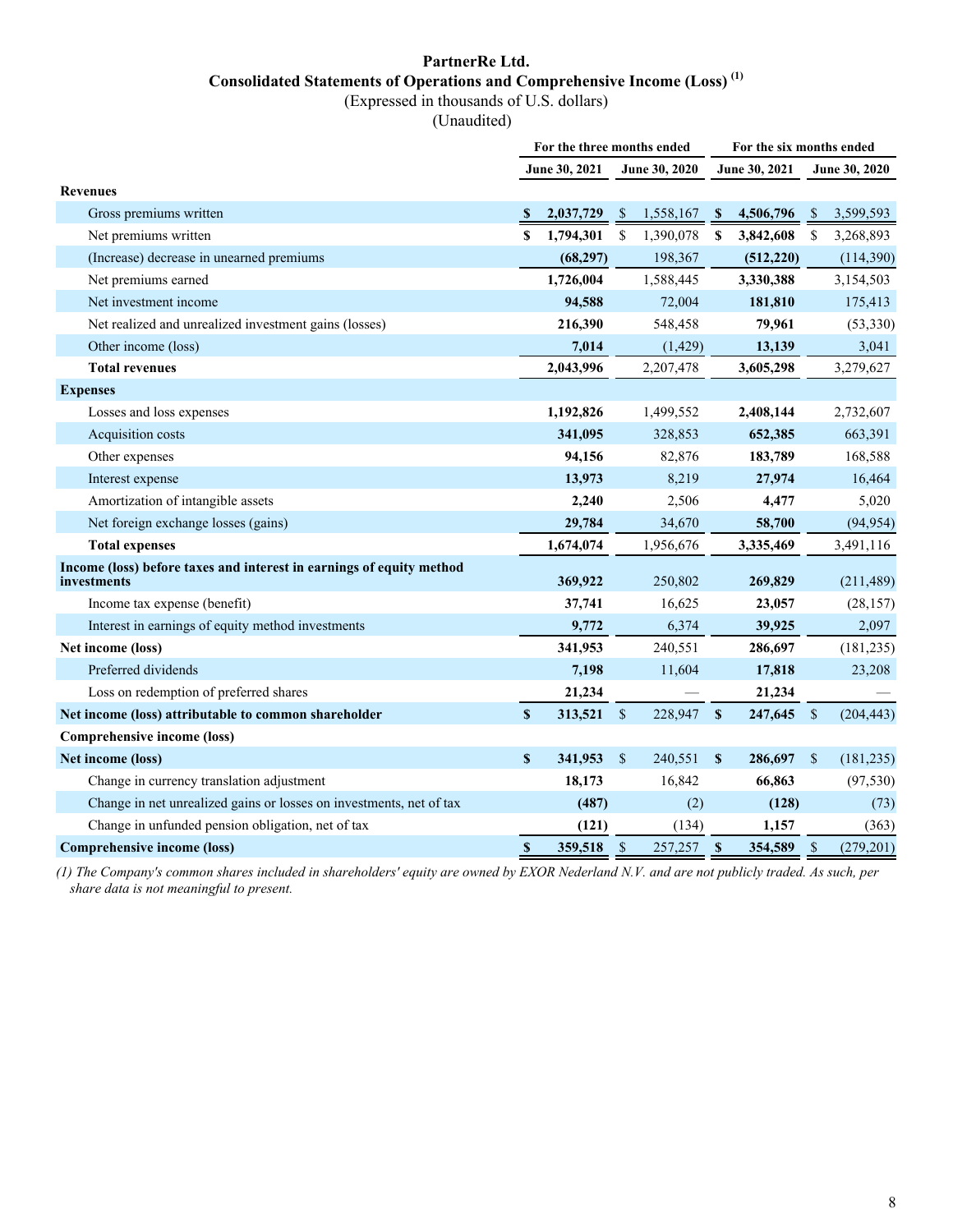### **PartnerRe Ltd. Consolidated Balance Sheets** (Expressed in thousands of U.S. dollars, except parenthetical share data)

(Unaudited)

|               |                                                                                                                                                                                | June 30, 2021    |     | December 31, 2020 |
|---------------|--------------------------------------------------------------------------------------------------------------------------------------------------------------------------------|------------------|-----|-------------------|
| <b>Assets</b> |                                                                                                                                                                                |                  |     |                   |
|               | <b>Investments:</b>                                                                                                                                                            |                  |     |                   |
|               | Fixed maturities, at fair value                                                                                                                                                | \$<br>13,663,347 | -\$ | 12,786,380        |
|               | Short-term investments, at fair value                                                                                                                                          | 167,593          |     | 416,350           |
|               | Equities, at fair value                                                                                                                                                        | 1,805,718        |     | 1,496,441         |
|               | Investments in real estate                                                                                                                                                     | 69,341           |     | 67,980            |
|               | Other invested assets                                                                                                                                                          | 3,229,156        |     | 2,967,738         |
|               | <b>Total investments</b>                                                                                                                                                       | 18,935,155       |     | 17,734,889        |
|               | Cash and cash equivalents                                                                                                                                                      | 923,268          |     | 2,350,833         |
|               | Accrued investment income                                                                                                                                                      | 103,164          |     | 92,058            |
|               | Reinsurance balances receivable                                                                                                                                                | 3,832,301        |     | 3,118,870         |
|               | Reinsurance recoverable on paid and unpaid losses                                                                                                                              | 1,209,844        |     | 901,063           |
|               | Prepaid reinsurance premiums                                                                                                                                                   | 437,397          |     | 115,986           |
|               | Funds held by reinsured companies                                                                                                                                              | 599,982          |     | 704,768           |
|               | Deferred acquisition costs                                                                                                                                                     | 907,856          |     | 819,971           |
|               | Deposit assets                                                                                                                                                                 | 123,749          |     | 139,818           |
|               | Net tax assets                                                                                                                                                                 | 143,215          |     | 182,077           |
|               | Goodwill                                                                                                                                                                       | 456,380          |     | 456,380           |
|               | Intangible assets                                                                                                                                                              | 103,292          |     | 107,669           |
|               | Other assets <sup>(1)</sup>                                                                                                                                                    | 483,016          |     | 174,193           |
|               | <b>Total assets</b>                                                                                                                                                            | \$<br>28,258,619 | -\$ | 26,898,575        |
|               | <b>Liabilities</b>                                                                                                                                                             |                  |     |                   |
|               | Non-life reserves                                                                                                                                                              | \$<br>11,651,070 | \$  | 11,395,321        |
|               | Life and health reserves                                                                                                                                                       | 2,736,043        |     | 2,704,229         |
|               | Unearned premiums                                                                                                                                                              | 3,084,903        |     | 2,265,214         |
|               | Other reinsurance balances payable                                                                                                                                             | 764,548          |     | 482,468           |
|               | Debt                                                                                                                                                                           | 1,947,467        |     | 1,974,731         |
|               | Deposit liabilities                                                                                                                                                            | 5,598            |     | 5,925             |
|               | Net tax liabilities                                                                                                                                                            | 104,319          |     | 131,621           |
|               | Accounts payable, accrued expenses and other <sup>(2)</sup>                                                                                                                    | 744,257          |     | 612,069           |
|               | <b>Total liabilities</b>                                                                                                                                                       | 21,038,205       |     | 19,571,578        |
|               | <b>Shareholders' Equity</b>                                                                                                                                                    |                  |     |                   |
|               | Common shares (par value \$0.00000001; issued and outstanding: 100,000,000 shares)                                                                                             |                  |     |                   |
|               | Preferred shares (par value \$1.00; issued and outstanding: 2021, 8,000,000 shares; 2020,<br>25,489,636 shares; aggregate liquidation value: 2021, \$200,000; 2020, \$637,241) | 8,000            |     | 25,490            |
|               | Additional paid-in capital                                                                                                                                                     | 1,929,934        |     | 2,334,564         |
|               | Accumulated other comprehensive loss                                                                                                                                           | (28, 113)        |     | (96,005)          |
|               | Retained earnings                                                                                                                                                              | 5,310,593        |     | 5,062,948         |
|               | <b>Total shareholders' equity</b>                                                                                                                                              | 7,220,414        |     | 7,326,997         |
|               | Total liabilities and shareholders' equity                                                                                                                                     | \$<br>28,258,619 | \$  | 26,898,575        |

*(1) Includes receivables for securities sold of \$315 million as at June 30, 2021 compared to \$24 million as at December 31, 2020.* 

*(2) Includes payables for securities purchased of \$420 million as at June 30, 2021 compared to \$286 million as at December 31, 2020.*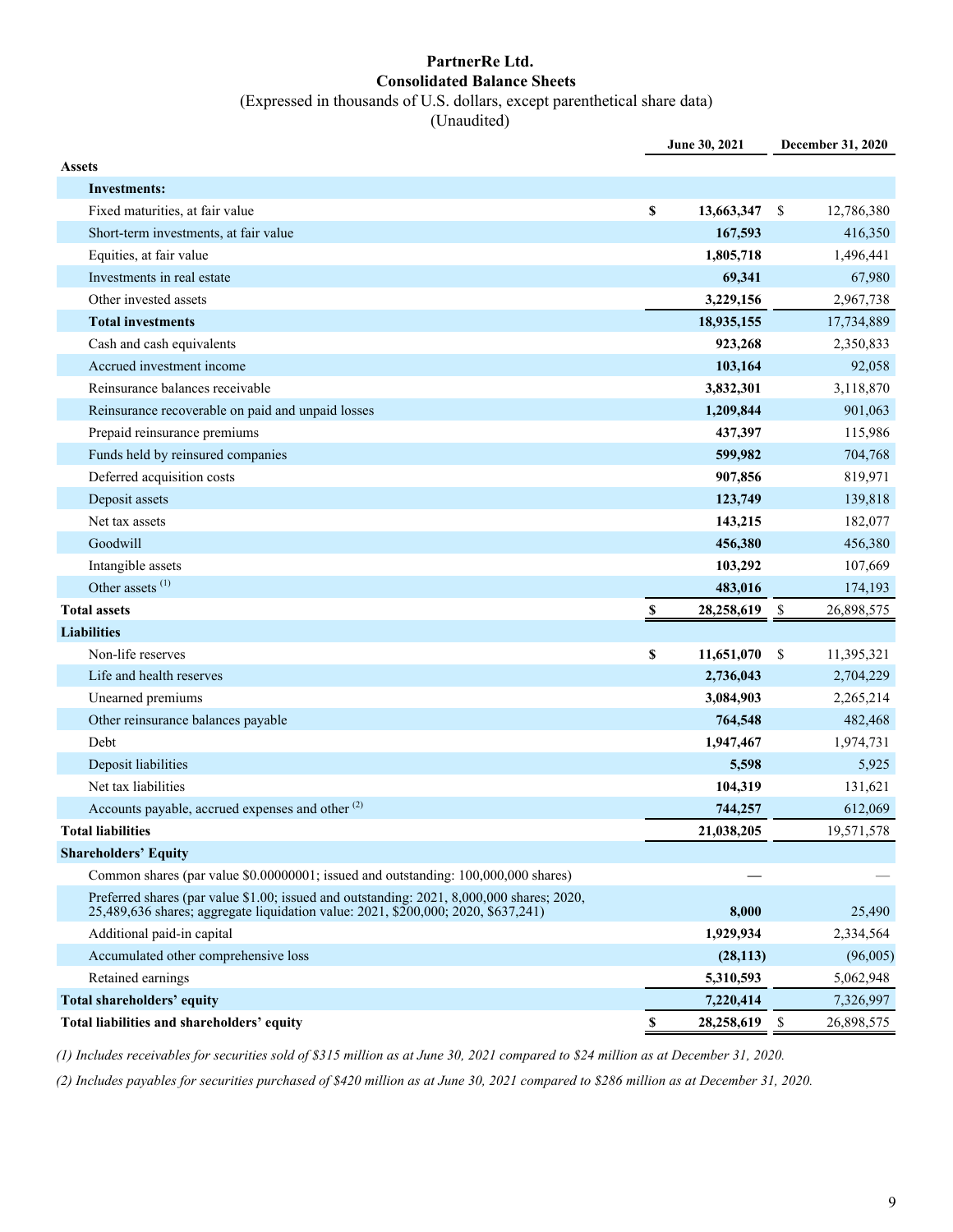### **PartnerRe Ltd. Condensed Consolidated Statements of Cash Flows** (Expressed in thousands of U.S. dollars)

(Unaudited)

|                                                 |                                | For the three months ended |              |            |               | For the six months ended |            |
|-------------------------------------------------|--------------------------------|----------------------------|--------------|------------|---------------|--------------------------|------------|
|                                                 | June 30, 2021<br>June 30, 2020 |                            |              |            | June 30, 2021 | June 30, 2020            |            |
| Net cash provided by operating activities       | \$                             | 62,217                     | <sup>S</sup> | 242,436    | S             | 431,365                  | 479,436    |
| Net cash used in investing activities           |                                | (441,977)                  |              | (672, 562) |               | (1,387,543)              | (501, 588) |
| Net cash used in financing activities           |                                | (644, 439)                 |              | (61, 604)  |               | (461,753)                | (72, 291)  |
| Effect of foreign exchange rate changes on cash |                                | 2,059                      |              | 6,468      |               | (9,634)                  | 819        |
| Decrease in cash and cash equivalents           |                                | (1,022,140)                |              | (485, 262) |               | (1,427,565)              | (93, 624)  |
| Cash and cash equivalents - beginning of period |                                | 1,945,408                  |              | 1,876,101  |               | 2,350,833                | 1,484,463  |
| Cash and cash equivalents - end of period       |                                | 923,268                    |              | 1,390,839  |               | 923,268                  | 1,390,839  |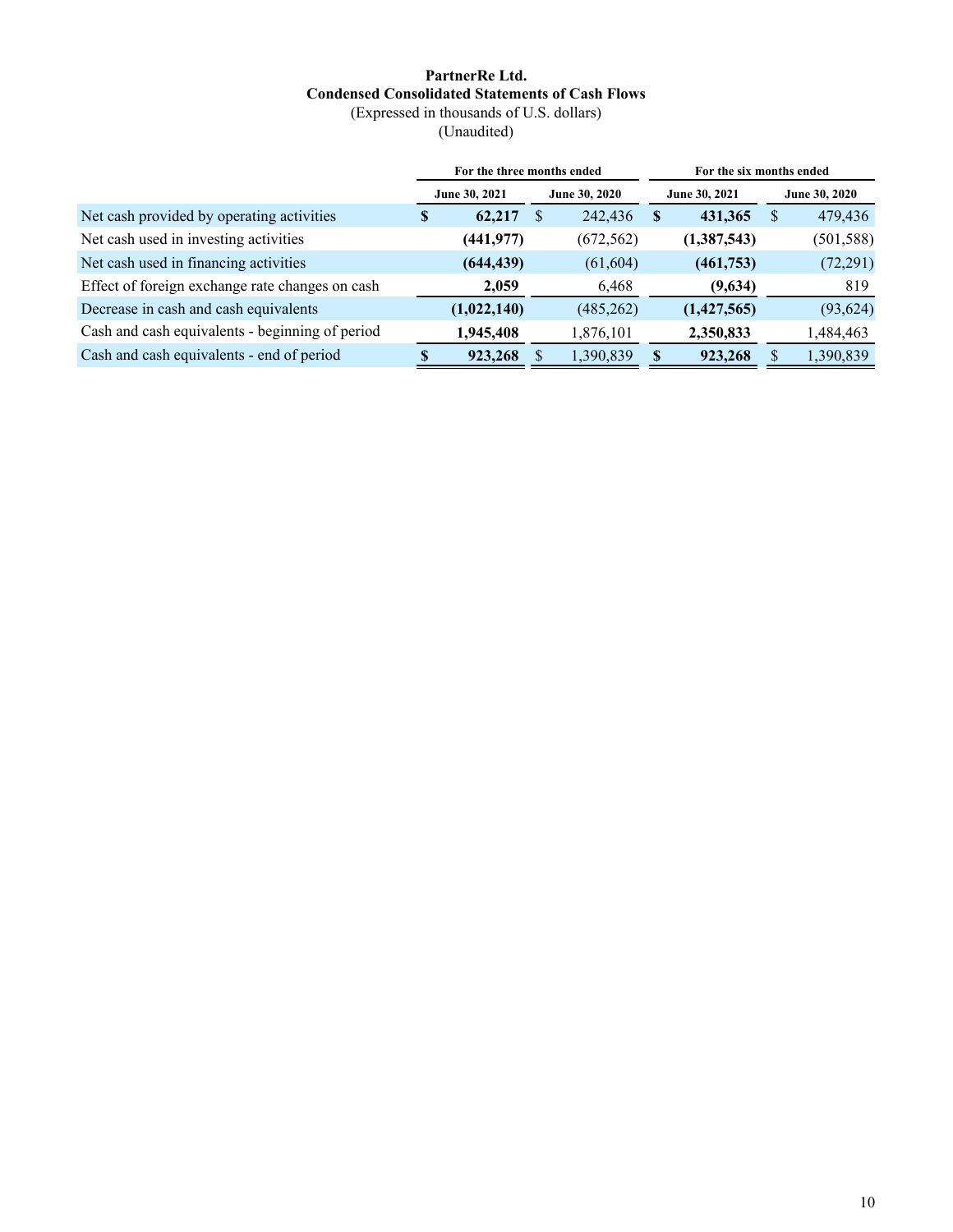#### **PartnerRe Ltd. Segment Information**

#### (Expressed in millions of U.S. dollars, except percentages)

(Unaudited)

**For the three months ended June 30, 2021**

|                                                   |               | P&C     |              | <b>Specialty</b> |              | Total    |              | and Health | Corporate    |                          |               |              |
|---------------------------------------------------|---------------|---------|--------------|------------------|--------------|----------|--------------|------------|--------------|--------------------------|---------------|--------------|
|                                                   |               | segment |              | segment          |              | Non-life |              | segment    | and Other    |                          |               | <b>Total</b> |
| Gross premiums written                            | $\mathbb{S}$  | 1,126   | $\mathbb{S}$ | 502              | $\mathbb{S}$ | 1,628    | $\mathbb{S}$ | 410        | $\mathbb{S}$ |                          | \$            | 2,038        |
| Net premiums written                              | \$            | 971     | S            | 421              | S.           | 1,392    | \$           | 402        | S            |                          | \$            | 1,794        |
| (Increase) decrease in unearned premiums          |               | (108)   |              | 35               |              | (73)     |              | 5          |              | —                        |               | (68)         |
| Net premiums earned                               | <sup>\$</sup> | 863     | $\mathbf S$  | 456              | S            | 1,319    | $\mathbb{S}$ | 407        | $\mathbb{S}$ | $\qquad \qquad$          | <sup>\$</sup> | 1,726        |
| Losses and loss expenses                          |               | (573)   |              | (257)            |              | (830)    |              | (363)      |              |                          |               | (1, 193)     |
| Acquisition costs                                 |               | (217)   |              | (97)             |              | (314)    |              | (27)       |              | $\overline{\phantom{0}}$ |               | (341)        |
| <b>Technical result</b>                           | $\mathbf{s}$  | 73      | S            | 102              | S            | 175      | $\mathbf{s}$ | 17         | $\mathbf{s}$ |                          | $\mathbf{s}$  | 192          |
| Other income                                      |               |         |              |                  |              |          |              |            |              | $\overline{\phantom{0}}$ |               |              |
| Other expenses                                    |               | (17)    |              | (8)              |              | (25)     |              | (21)       |              | (48)                     |               | (94)         |
| <b>Underwriting result</b>                        | \$            | 56      | \$           | 94               | \$           | 150      | \$           | 3          |              | $n/a$ \$                 |               | 105          |
| Net investment income                             |               |         |              |                  |              |          |              | 20         |              | 75                       |               | 95           |
| Allocated underwriting result                     |               |         |              |                  |              |          | S            | 23         |              | n/a                      |               | n/a          |
| Net realized and unrealized investment gains      |               |         |              |                  |              |          |              |            |              | 216                      |               | 216          |
| Interest expense                                  |               |         |              |                  |              |          |              |            |              | (14)                     |               | (14)         |
| Amortization of intangible assets                 |               |         |              |                  |              |          |              |            |              | (2)                      |               | (2)          |
| Net foreign exchange losses                       |               |         |              |                  |              |          |              |            |              | (30)                     |               | (30)         |
| Income tax expense                                |               |         |              |                  |              |          |              |            |              | (38)                     |               | (38)         |
| Interest in earnings of equity method investments |               |         |              |                  |              |          |              |            |              | 10                       |               | 10           |
| <b>Net income</b>                                 |               |         |              |                  |              |          |              |            |              | n/a                      | -8            | 342          |
| Loss ratio <sup>(1)</sup>                         |               | 66.4 %  |              | 56.4 %           |              | 62.9 %   |              |            |              |                          |               |              |
| Acquisition ratio <sup>(2)</sup>                  |               | 25.1    |              | 21.3             |              | 23.8     |              |            |              |                          |               |              |
| Technical ratio <sup>(3)</sup>                    |               | 91.5 %  |              | 77.7 %           |              | 86.7%    |              |            |              |                          |               |              |
| Other expense ratio <sup>(4)</sup>                |               | 2.0     |              | 1.8              |              | 1.9      |              |            |              |                          |               |              |
| Combined ratio <sup>(5)</sup>                     |               | 93.5 %  |              | 79.5 %           |              | 88.6%    |              |            |              |                          |               |              |

#### **For the three months ended June 30, 2020**

|                                                   |             | P&C<br>segment |                           | <b>Specialty</b><br>segment |              | <b>Total</b><br>Non-life |              | Life<br>and Health<br>segment | and Other     | Corporate                       |               | <b>Total</b> |
|---------------------------------------------------|-------------|----------------|---------------------------|-----------------------------|--------------|--------------------------|--------------|-------------------------------|---------------|---------------------------------|---------------|--------------|
| Gross premiums written                            | $\mathbf S$ | 769            | $\mathbb{S}$              | 413                         | $\mathbb{S}$ | 1,182                    | $\mathbf S$  | 376                           | $\mathbf S$   |                                 | $\mathbb{S}$  | 1,558        |
| Net premiums written                              | \$          | 660            | $\mathbf S$               | 359                         | S            | 1,019                    | \$           | 371                           | <sup>\$</sup> |                                 | S             | 1,390        |
| Decrease in unearned premiums                     |             | 64             |                           | 131                         |              | 195                      |              | 3                             |               |                                 |               | 198          |
| Net premiums earned                               | S           | 724            | $\mathbb{S}$              | 490                         | $\mathbb{S}$ | 1,214                    | \$           | 374                           | <sup>\$</sup> |                                 | <sup>\$</sup> | 1,588        |
| Losses and loss expenses                          |             | (636)          |                           | (511)                       |              | (1, 147)                 |              | (353)                         |               |                                 |               | (1,500)      |
| Acquisition costs                                 |             | (172)          |                           | (134)                       |              | (306)                    |              | (22)                          |               | $\hspace{0.1mm}-\hspace{0.1mm}$ |               | (328)        |
| <b>Technical result</b>                           | S           | (84)           | $\boldsymbol{\mathsf{s}}$ | (155)                       | $\mathbf{s}$ | (239)                    | $\mathbf{s}$ | (1)                           | $\mathbf{s}$  | —                               | $\mathbf{s}$  | (240)        |
| Other (loss) income                               |             | (1)            |                           |                             |              | (1)                      |              | 5                             |               | (5)                             |               | (1)          |
| Other expenses                                    |             | (14)           |                           | (6)                         |              | (20)                     |              | (17)                          |               | (46)                            |               | (83)         |
| <b>Underwriting result</b>                        | S           | (99)           | \$                        | (161)                       | S            | (260)                    | S            | (13)                          |               | $n/a$ S                         |               | (324)        |
| Net investment income                             |             |                |                           |                             |              |                          |              | 18                            |               | 54                              |               | 72           |
| <b>Allocated underwriting result</b>              |             |                |                           |                             |              |                          | S            | 5                             |               | n/a                             |               | n/a          |
| Net realized and unrealized investment gains      |             |                |                           |                             |              |                          |              |                               |               | 549                             |               | 549          |
| Interest expense                                  |             |                |                           |                             |              |                          |              |                               |               | (8)                             |               | (8)          |
| Amortization of intangible assets                 |             |                |                           |                             |              |                          |              |                               |               | (2)                             |               | (2)          |
| Net foreign exchange losses                       |             |                |                           |                             |              |                          |              |                               |               | (35)                            |               | (35)         |
| Income tax expense                                |             |                |                           |                             |              |                          |              |                               |               | (17)                            |               | (17)         |
| Interest in earnings of equity method investments |             |                |                           |                             |              |                          |              |                               |               | 6                               |               | 6            |
| <b>Net income</b>                                 |             |                |                           |                             |              |                          |              |                               |               | n/a                             | - S           | 241          |
| Loss ratio $(1)$                                  |             | 87.8%          |                           | 104.3 %                     |              | 94.5 %                   |              |                               |               |                                 |               |              |
| Acquisition ratio <sup>(2)</sup>                  |             | 23.8           |                           | 27.3                        |              | 25.2                     |              |                               |               |                                 |               |              |
| Technical ratio <sup>(3)</sup>                    |             | 111.6 %        |                           | 131.6 %                     |              | 119.7 %                  |              |                               |               |                                 |               |              |
| Other expense ratio <sup>(4)</sup>                |             | 1.9            |                           | 1.2                         |              | 1.6                      |              |                               |               |                                 |               |              |
| Combined ratio $(5)$                              |             | 113.5 %        |                           | 132.8 %                     |              | 121.3 %                  |              |                               |               |                                 |               |              |

*(1) Loss ratio is obtained by dividing losses and loss expenses by net premiums earned.*

*(2) Acquisition ratio is obtained by dividing acquisition costs by net premiums earned.*

*(3) Technical ratio is defined as the sum of the loss ratio and the acquisition ratio.*

*(4) Other expense ratio is obtained by dividing other expenses by net premiums earned.*

*(5) Combined ratio is defined as the sum of the technical ratio and the other expense ratio.*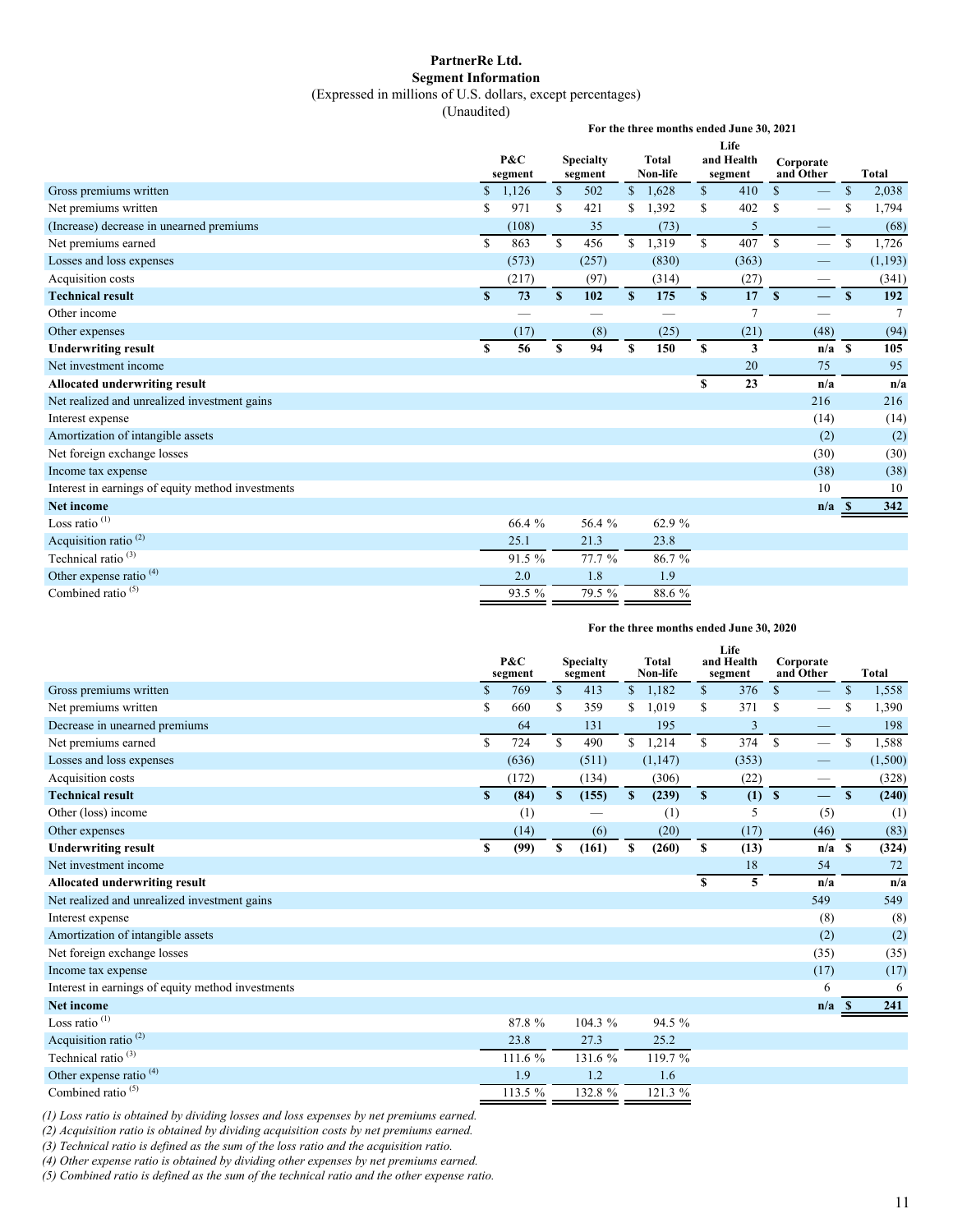## **PartnerRe Ltd. Segment Information**

(Expressed in millions of U.S. dollars, except percentages)

(Unaudited)

|                                                   | For the six months ended June 30, 2021 |                |              |                             |              |                          |              |                               |                        |                                |               |              |  |
|---------------------------------------------------|----------------------------------------|----------------|--------------|-----------------------------|--------------|--------------------------|--------------|-------------------------------|------------------------|--------------------------------|---------------|--------------|--|
|                                                   |                                        | P&C<br>segment |              | <b>Specialty</b><br>segment |              | <b>Total</b><br>Non-life |              | Life<br>and Health<br>segment | Corporate<br>and Other |                                |               | <b>Total</b> |  |
| Gross premiums written                            | $\mathbf S$                            | 2,643          |              | \$1,033                     | $\mathbb{S}$ | 3,676                    | $\mathbb{S}$ | 831                           | $\mathcal{S}$          |                                | $\mathbb{S}$  | 4,507        |  |
| Net premiums written                              | \$                                     | 2,124          | S            | 901                         | S            | 3,025                    | \$           | 818                           | <sup>\$</sup>          |                                | S             | 3,843        |  |
| Increase in unearned premiums                     |                                        | (489)          |              | (20)                        |              | (509)                    |              | (4)                           |                        | $\qquad \qquad \longleftarrow$ |               | (513)        |  |
| Net premiums earned                               | \$                                     | 1,635          | $\mathbb{S}$ | 881                         | $\mathbb{S}$ | 2,516                    | $\mathbb{S}$ | 814                           | $\mathbb{S}$           |                                | <sup>\$</sup> | 3,330        |  |
| Losses and loss expenses                          |                                        | (1,110)        |              | (578)                       |              | (1,688)                  |              | (720)                         |                        |                                |               | (2, 408)     |  |
| Acquisition costs                                 |                                        | (417)          |              | (175)                       |              | (592)                    |              | (60)                          |                        | —                              |               | (652)        |  |
| <b>Technical result</b>                           | $\mathbf{s}$                           | 108            | $\mathbf{s}$ | 128                         | S            | 236                      | $\mathbb{S}$ | 34                            | $\mathbf{s}$           | $\overline{\phantom{0}}$       | $\mathbf{s}$  | 270          |  |
| Other income                                      |                                        |                |              |                             |              |                          |              | 13                            |                        |                                |               | 13           |  |
| Other expenses                                    |                                        | (34)           |              | (12)                        |              | (46)                     |              | (43)                          |                        | (95)                           |               | (184)        |  |
| <b>Underwriting result</b>                        | S                                      | 74             | \$           | 116                         | S.           | 190                      | S            | 4                             |                        | $n/a$ S                        |               | 99           |  |
| Net investment income                             |                                        |                |              |                             |              |                          |              | 39                            |                        | 143                            |               | 182          |  |
| <b>Allocated underwriting result</b>              |                                        |                |              |                             |              |                          | S            | 43                            |                        | n/a                            |               | n/a          |  |
| Net realized and unrealized investment gains      |                                        |                |              |                             |              |                          |              |                               |                        | 80                             |               | 80           |  |
| Interest expense                                  |                                        |                |              |                             |              |                          |              |                               |                        | (28)                           |               | (28)         |  |
| Amortization of intangible assets                 |                                        |                |              |                             |              |                          |              |                               |                        | (4)                            |               | (4)          |  |
| Net foreign exchange losses                       |                                        |                |              |                             |              |                          |              |                               |                        | (59)                           |               | (59)         |  |
| Income tax expense                                |                                        |                |              |                             |              |                          |              |                               |                        | (23)                           |               | (23)         |  |
| Interest in earnings of equity method investments |                                        |                |              |                             |              |                          |              |                               |                        | 40                             |               | 40           |  |
| <b>Net income</b>                                 |                                        |                |              |                             |              |                          |              |                               |                        | n/a                            | -8            | 287          |  |
| Loss ratio                                        |                                        | 67.9 %         |              | 65.6 %                      |              | 67.1 %                   |              |                               |                        |                                |               |              |  |
| Acquisition ratio                                 |                                        | 25.5           |              | 19.9                        |              | 23.5                     |              |                               |                        |                                |               |              |  |
| Technical ratio                                   |                                        | 93.4 %         |              | 85.5 %                      |              | 90.6 %                   |              |                               |                        |                                |               |              |  |
| Other expense ratio                               |                                        | 2.1            |              | 1.4                         |              | 1.8                      |              |                               |                        |                                |               |              |  |
| Combined ratio                                    |                                        | 95.5 %         |              | 86.9%                       |              | 92.4 %                   |              |                               |                        |                                |               |              |  |

### **For the six months ended June 30, 2020**

|                                                   | P&C<br>segment |          | <b>Specialty</b><br>segment | Total<br>Non-life |              |         | Life<br>and Health<br>segment |                 | Corporate<br>and Other |                | <b>Total</b>  |                |
|---------------------------------------------------|----------------|----------|-----------------------------|-------------------|--------------|---------|-------------------------------|-----------------|------------------------|----------------|---------------|----------------|
| Gross premiums written                            | $\mathbb{S}$   | 1,906    | $\mathbb{S}$                | 936               |              | \$2,842 | \$                            | 758             | $\mathbf S$            |                | \$            | 3,600          |
| Net premiums written                              | \$             | 1,690    | \$                          | 835               | S.           | 2,525   | \$                            | 744             | \$                     |                |               | 3,269          |
| (Increase) decrease in unearned premiums          |                | (201)    |                             | 80                |              | (121)   |                               | 7               |                        |                |               | (114)          |
| Net premiums earned                               | \$             | 1,489    | \$                          | 915               | \$           | 2,404   | \$                            | 751             | \$                     |                | <sup>\$</sup> | 3,155          |
| Losses and loss expenses                          |                | (1, 147) |                             | (900)             |              | (2,047) |                               | (686)           |                        |                |               | (2,733)        |
| Acquisition costs                                 |                | (364)    |                             | (254)             |              | (618)   |                               | (45)            |                        |                |               | (663)          |
| <b>Technical result</b>                           | $\mathbf{s}$   | (22)     | $\mathbf{s}$                | (239)             | $\mathbf{s}$ | (261)   | $\mathbf{s}$                  | 20 <sup>°</sup> | $\mathbf{s}$           | $\equiv$       | $\mathbf{s}$  | (241)          |
| Other (loss) income                               |                | (1)      |                             |                   |              | (1)     |                               | 3               |                        |                |               |                |
| Other expenses                                    |                | (32)     |                             | (12)              |              | (44)    |                               | (34)            |                        | (91)           |               | (169)          |
| <b>Underwriting result</b>                        | S              | (55)     | S                           | (251)             | S            | (306)   | S                             | (11)            |                        | $n/a$ S        |               | (407)          |
| Net investment income                             |                |          |                             |                   |              |         |                               | 34              |                        | 141            |               | 175            |
| <b>Allocated underwriting result</b>              |                |          |                             |                   |              |         | S                             | 23              |                        | n/a            |               | n/a            |
| Net realized and unrealized investment losses     |                |          |                             |                   |              |         |                               |                 |                        | (53)           |               | (53)           |
| Interest expense                                  |                |          |                             |                   |              |         |                               |                 |                        | (16)           |               | (16)           |
| Amortization of intangible assets                 |                |          |                             |                   |              |         |                               |                 |                        | (5)            |               | (5)            |
| Net foreign exchange gains                        |                |          |                             |                   |              |         |                               |                 |                        | 95             |               | 95             |
| Income tax benefit                                |                |          |                             |                   |              |         |                               |                 |                        | 28             |               | 28             |
| Interest in earnings of equity method investments |                |          |                             |                   |              |         |                               |                 |                        | $\overline{2}$ |               | $\overline{2}$ |
| <b>Net loss</b>                                   |                |          |                             |                   |              |         |                               |                 |                        | n/a            | -8            | (181)          |
| Loss ratio                                        |                | 77.0 %   |                             | 98.4 %            |              | 85.1 %  |                               |                 |                        |                |               |                |
| Acquisition ratio                                 |                | 24.4     |                             | 27.8              |              | 25.7    |                               |                 |                        |                |               |                |
| Technical ratio                                   |                | 101.4 %  |                             | 126.2 %           |              | 110.8 % |                               |                 |                        |                |               |                |
| Other expense ratio                               |                | 2.1      |                             | 1.3               |              | 1.8     |                               |                 |                        |                |               |                |
| Combined ratio                                    |                | 103.5 %  |                             | 127.5 %           |              | 112.6 % |                               |                 |                        |                |               |                |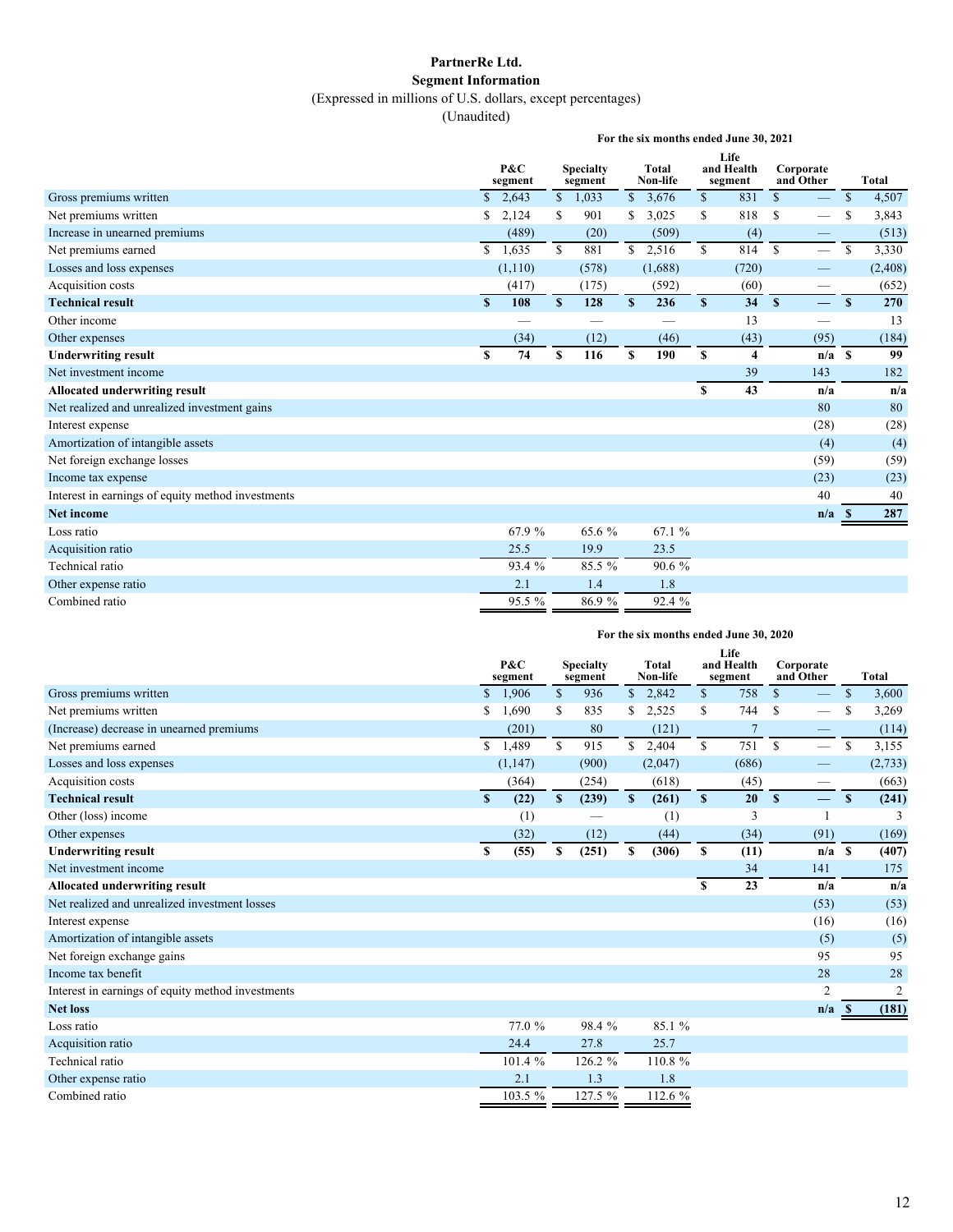#### **PartnerRe Ltd. Investment Portfolio**

(Expressed in thousands of U.S. dollars, except percentages)

(Unaudited)

|                                                                                     |                    | June 30, 2021 |                       | December 31, 2020 |                 |
|-------------------------------------------------------------------------------------|--------------------|---------------|-----------------------|-------------------|-----------------|
| <b>Investments:</b>                                                                 |                    |               |                       |                   |                 |
| <b>Fixed maturities</b>                                                             |                    |               |                       |                   |                 |
| U.S. government                                                                     | \$                 | 1,365,768     | $7\%$ \$              | 1,096,133         | $7\frac{9}{6}$  |
| U.S. government sponsored enterprises                                               |                    | 1,093,255     | 6                     | 1,313,407         | $7\overline{ }$ |
| U.S. states, territories and municipalities                                         |                    | 133,957       | $\mathbf{1}$          | 137,968           | $\mathbf{1}$    |
| Non-U.S. sovereign government, supranational and government related                 |                    | 2,191,731     | 12                    | 2,180,762         | 12              |
| Corporate bonds                                                                     |                    | 4,523,796     | 24                    | 3,341,854         | 19              |
| Mortgage/asset-backed securities                                                    |                    | 4,354,840     | 23                    | 4,716,256         | 27              |
| Total fixed maturities                                                              |                    | 13,663,347    | 73                    | 12,786,380        | 73              |
| Short-term investments                                                              |                    | 167,593       | $\mathbf{1}$          | 416,350           | $\overline{c}$  |
| Equities                                                                            |                    | 1,805,718     | $\mathbf{9}$          | 1,496,441         | 8               |
| Investments in real estate                                                          |                    | 69,341        |                       | 67,980            |                 |
| Other invested assets <sup>(1)</sup>                                                |                    | 3,229,156     | 17                    | 2,967,738         | 17              |
| <b>Total investments</b>                                                            | $\mathbf{s}$       | 18,935,155    | $100 \%$ \$           | 17,734,889        | 100 %           |
| Cash and cash equivalents                                                           |                    | 923,268       |                       | 2,350,833         |                 |
| Total investments and cash and cash equivalents                                     |                    | 19,858,423    |                       | 20,085,722        |                 |
| <b>Maturity distribution:</b>                                                       |                    |               |                       |                   |                 |
| One year or less                                                                    | $\sqrt{\ }$        | 1,013,979     | $7 \%$ \$             | 1,563,748         | 12 %            |
| More than one year through five years                                               |                    | 4,144,521     | 30                    | 3,346,398         | 25              |
| More than five years through ten years                                              |                    | 2,545,440     | 18                    | 1,915,703         | 15              |
| More than ten years                                                                 |                    | 1,772,160     | 13                    | 1,660,625         | 13              |
| Subtotal                                                                            |                    | 9,476,100     | 68                    | 8,486,474         | 65              |
| Mortgage/asset-backed securities                                                    |                    | 4,354,840     | 32                    | 4,716,256         | 35              |
| Total fixed maturities and short-term investments                                   | $\mathbf{s}$       | 13,830,940    | $\overline{100\%}$ \$ | 13,202,730        | 100 %           |
| Credit quality by market value (Total fixed maturities and short-term investments): |                    |               |                       |                   |                 |
| AAA                                                                                 | $\mathsf{\$}$      | 1,890,888     | $14 \%$ \$            | 1,845,444         | 14 %            |
| AA                                                                                  |                    | 7,218,712     | 52                    | 7,663,467         | 58              |
| $\mathbf{A}$                                                                        |                    | 1,603,321     | 12                    | 1,694,276         | 13              |
| <b>BBB</b>                                                                          |                    | 2,459,140     | 18                    | 1,362,247         | 10              |
| <b>Below Investment Grade/Unrated</b>                                               |                    | 658,879       | $\overline{4}$        | 637,296           | 5               |
|                                                                                     | $\pmb{\mathbb{S}}$ | 13,830,940    | $100 \%$ \$           | 13,202,730        | 100 %           |
| Expected average duration                                                           |                    |               | 3.9 Yrs               |                   | $2.3$ Yrs       |
| Average yield to maturity at market                                                 |                    |               | $2.2 \%$              |                   | 1.6 $%$         |
| Average credit quality                                                              |                    |               | AA                    |                   | AA              |

*(1) Other invested assets at June 30, 2021 and December 31, 2020 include \$1.1 billion and \$0.9 billion, respectively, of U.S. bank loans managed under an externally managed mandate. The mandate primarily invests in U.S. floating rate, first lien, senior secured broadly syndicated loans with a focus on facility sizes greater than \$300 million. The weighted average credit rating as at June 30, 2021 was BB/BB- with the single largest issuer being 2.6% of the Company's bank loan portfolio.*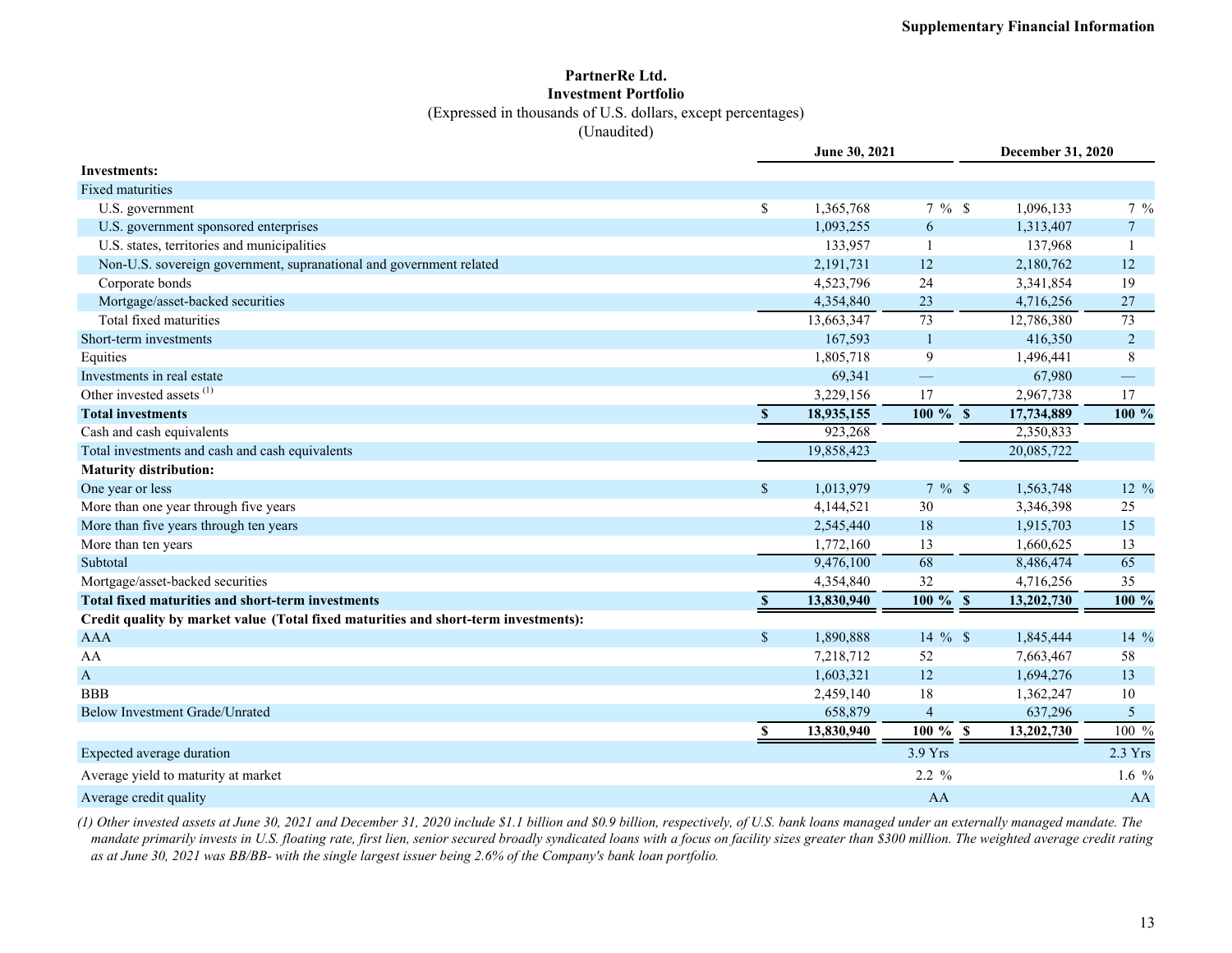## **PartnerRe Ltd. Distribution of Corporate Bonds**

(Expressed in thousands of U.S. dollars, except percentages)

(Unaudited)

#### **June 30, 2021**

|                                                    |             | <b>Fair Value</b>        | Percentage of<br><b>Fair Value of</b><br><b>Corporate Bonds</b> | Percentage to<br><b>Invested Assets</b><br>and cash | Largest single issuer<br>as a percentage of<br><b>Invested Assets</b><br>and cash |                                        |              |              |
|----------------------------------------------------|-------------|--------------------------|-----------------------------------------------------------------|-----------------------------------------------------|-----------------------------------------------------------------------------------|----------------------------------------|--------------|--------------|
| Distribution by sector - Corporate bonds           |             |                          |                                                                 |                                                     |                                                                                   |                                        |              |              |
| Financial                                          | \$          | 1,589,951                | 35.1 %                                                          | $8.0\%$                                             | $0.5\%$                                                                           |                                        |              |              |
| Consumer cyclical                                  |             | 544,379                  | 12.0                                                            | 2.7                                                 | 0.3                                                                               |                                        |              |              |
| Consumer non-cyclical                              |             | 395,286                  | 8.8                                                             | 2.0                                                 | 0.2                                                                               |                                        |              |              |
| Energy                                             |             | 376,725                  | 8.3                                                             | 1.9                                                 | 0.5                                                                               |                                        |              |              |
| <b>Utilities</b>                                   |             | 333,188                  | 7.4                                                             | 1.7                                                 | 0.3                                                                               |                                        |              |              |
| Real estate                                        |             | 313,530                  | 6.9                                                             | 1.5                                                 | 0.2                                                                               |                                        |              |              |
| Industrial                                         |             | 294,461                  | 6.6                                                             | 1.5                                                 | 0.2                                                                               |                                        |              |              |
| Communications                                     |             | 214,735                  | 4.7                                                             | 1.1                                                 | 0.3                                                                               |                                        |              |              |
| Insurance                                          |             | 204,697                  | 4.6                                                             | 1.0                                                 | 0.1                                                                               |                                        |              |              |
| Technology                                         |             | 155,216                  | 3.4                                                             | 0.8                                                 | 0.2                                                                               |                                        |              |              |
| Basic materials                                    |             | 72,759                   | 1.6                                                             | 0.4                                                 | 0.1                                                                               |                                        |              |              |
| Diversified                                        |             | 15,020                   | 0.3                                                             | 0.1                                                 | 0.1                                                                               |                                        |              |              |
| Other                                              |             | 13,849                   | 0.3                                                             | 0.1                                                 | 0.1                                                                               |                                        |              |              |
| <b>Total Corporate bonds</b>                       |             | 4,523,796                | 100.0 %                                                         | 22.8 %                                              |                                                                                   |                                        |              |              |
| Finance sector - Corporate bonds                   |             |                          |                                                                 |                                                     |                                                                                   |                                        |              |              |
| <b>Banks</b>                                       | $\sqrt{\ }$ | 836,225                  | 18.4 %                                                          | 4.2 $\frac{9}{6}$                                   |                                                                                   |                                        |              |              |
| Financial services                                 |             | 454,911                  | 10.1                                                            | 2.3                                                 |                                                                                   |                                        |              |              |
| Investment banking and brokerage                   |             | 298,815                  | 6.6                                                             | 1.5                                                 |                                                                                   |                                        |              |              |
| <b>Total finance sector - Corporate bonds</b>      | S           | 1,589,951                | 35.1 %                                                          | $8.0\ \%$                                           |                                                                                   |                                        |              |              |
|                                                    |             | <b>AAA</b>               | AA                                                              | $\mathbf{A}$                                        | <b>BBB</b>                                                                        | <b>Non-Investment</b><br>Grade/Unrated |              | <b>Total</b> |
| Credit quality of finance sector - Corporate bonds |             |                          |                                                                 |                                                     |                                                                                   |                                        |              |              |
| <b>Banks</b>                                       | $\sqrt{\ }$ |                          | $\mathbf{s}$<br>68,646                                          | $\mathbb{S}$<br>321,455                             | $\mathbb{S}$<br>406,069                                                           | $\mathbb{S}$<br>40,055                 | $\mathbb{S}$ | 836,225      |
| Financial services                                 |             |                          | 34,452                                                          | 188,595                                             | 143,814                                                                           | 88,050                                 |              | 454,911      |
| Investment banking and brokerage                   |             |                          | 2,966                                                           | 39,036                                              | 233,454                                                                           | 23,359                                 |              | 298,815      |
| <b>Total finance sector - Corporate bonds</b>      | S           | $\overline{\phantom{0}}$ | $\mathbf{s}$<br>106,064                                         | 549,086<br>S                                        | S<br>783,337                                                                      | 151,464<br>\$.                         |              | 1,589,951    |
| % of total                                         |             | $-$ %                    | $6.7\%$                                                         | $34.5\%$                                            | $49.3\%$                                                                          | $9.5\%$                                |              | 100.0%       |

*Concentration of investment risk - The top 10 Corporate bond issuers account for 15.6% of the Company's total Corporate bonds. The single largest issuer accounts for 2.2% of the Company's total Corporate bonds and is included in the Financial sector above.*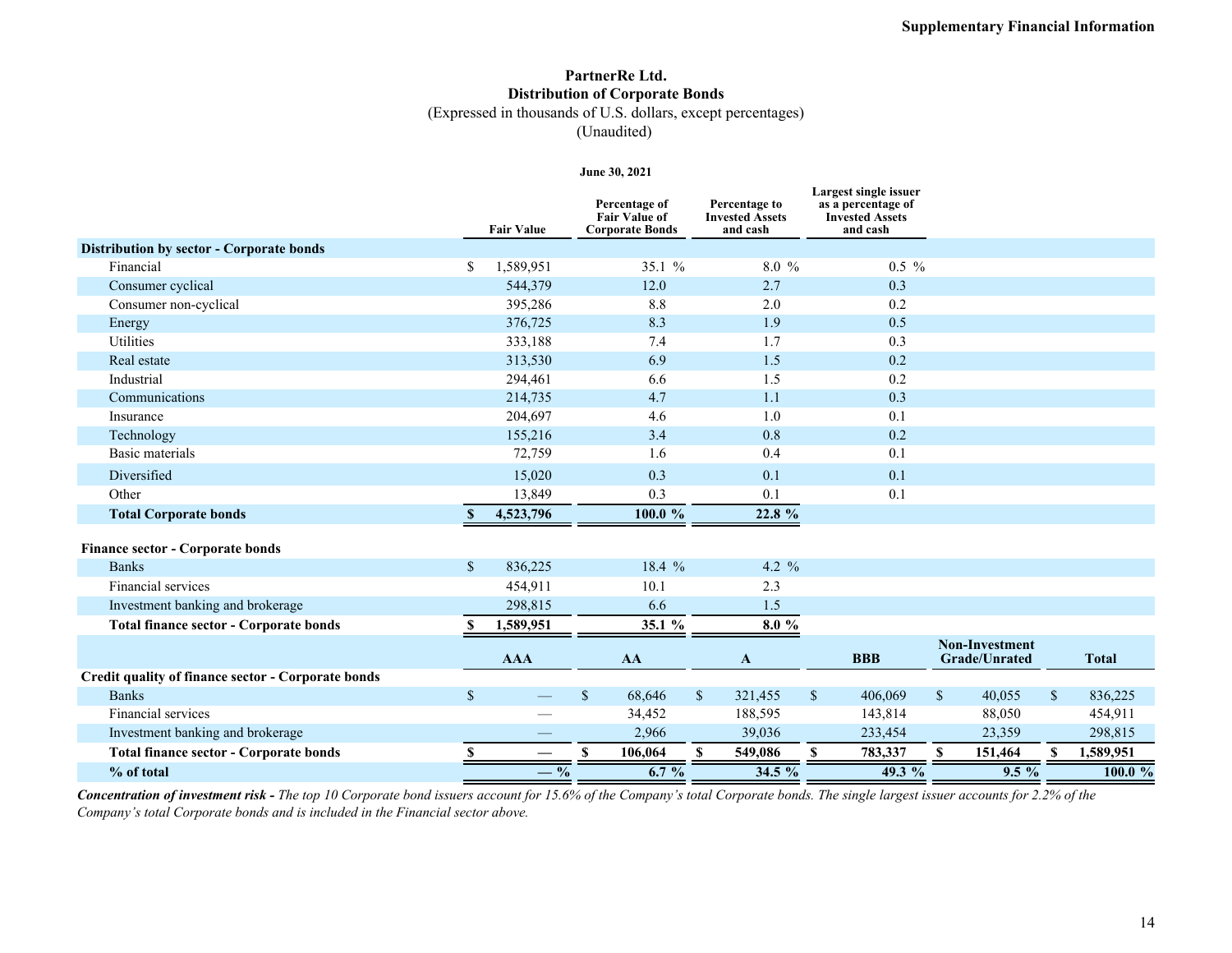### **PartnerRe Ltd. Composition of Net Investment Income and Net Realized and Unrealized Investment Gains (Losses)**

(Expressed in thousands of U.S. dollars, except percentages)

(Unaudited)

|                                                                                                   | For the three months ended |               |               |    | For the six months ended |              |               |
|---------------------------------------------------------------------------------------------------|----------------------------|---------------|---------------|----|--------------------------|--------------|---------------|
|                                                                                                   | June 30, 2021              |               | June 30, 2020 |    | June 30, 2021            |              | June 30, 2020 |
| <b>Fixed maturities</b>                                                                           | 78,167 \$                  |               | 67,950 \$     |    | 149,646 \$               |              | 146,627       |
| Short-term investments and cash and cash equivalents                                              | 2,006                      |               | 1,646         |    | 2,811                    |              | 8,003         |
| Equities, investments in real estate, funds held and other                                        | 31,372                     |               | 14,346        |    | 58,798                   |              | 53,938        |
| Investment expenses                                                                               | (16,957)                   |               | (11,938)      |    | (29, 445)                |              | (33, 155)     |
| Net investment income                                                                             | 94,588                     |               | 72,004        |    | 181,810                  | -8           | 175,413       |
| Net realized investment gains (losses) on fixed maturities and short-term investments             | 10,538                     | <sup>\$</sup> | $(10,314)$ \$ |    | 15,401                   | <sup>8</sup> | 6,145         |
| Net realized investment gains (losses) on equities                                                | 3,257                      |               | (2,264)       |    | 16,048                   |              | (3,702)       |
| Net realized investment gains (losses) on other invested assets                                   | 9,684                      |               | (27,380)      |    | 92,264                   |              | (33,905)      |
| Net realized investment gains (losses)                                                            | 23,479                     | -S            | $(39,958)$ \$ |    | 123,713                  | -S           | (31, 462)     |
| Change in net unrealized investment gains (losses) on fixed maturities and short-term investments | \$<br>73,242               | <sup>\$</sup> | 248,025       | -S | $(270, 293)$ \$          |              | 204,926       |
| Change in net unrealized investment gains (losses) on equities                                    | 72,792                     |               | 227,106       |    | 212,077                  |              | (133, 474)    |
| Change in net unrealized investment gains (losses) on other invested assets                       | 46,217                     |               | 116,835       |    | 13,702                   |              | (91, 446)     |
| Net other realized and unrealized investment gains (losses)                                       | 660                        |               | (3,550)       |    | 762                      |              | (1,874)       |
| Change in net unrealized investment gains (losses)                                                | 192,911                    |               | 588,416 \$    |    | $(43,752)$ \$            |              | (21,868)      |
| Net realized and unrealized investment gains (losses)                                             | 216,390                    |               | 548,458       | -S | 79,961                   | -S           | (53,330)      |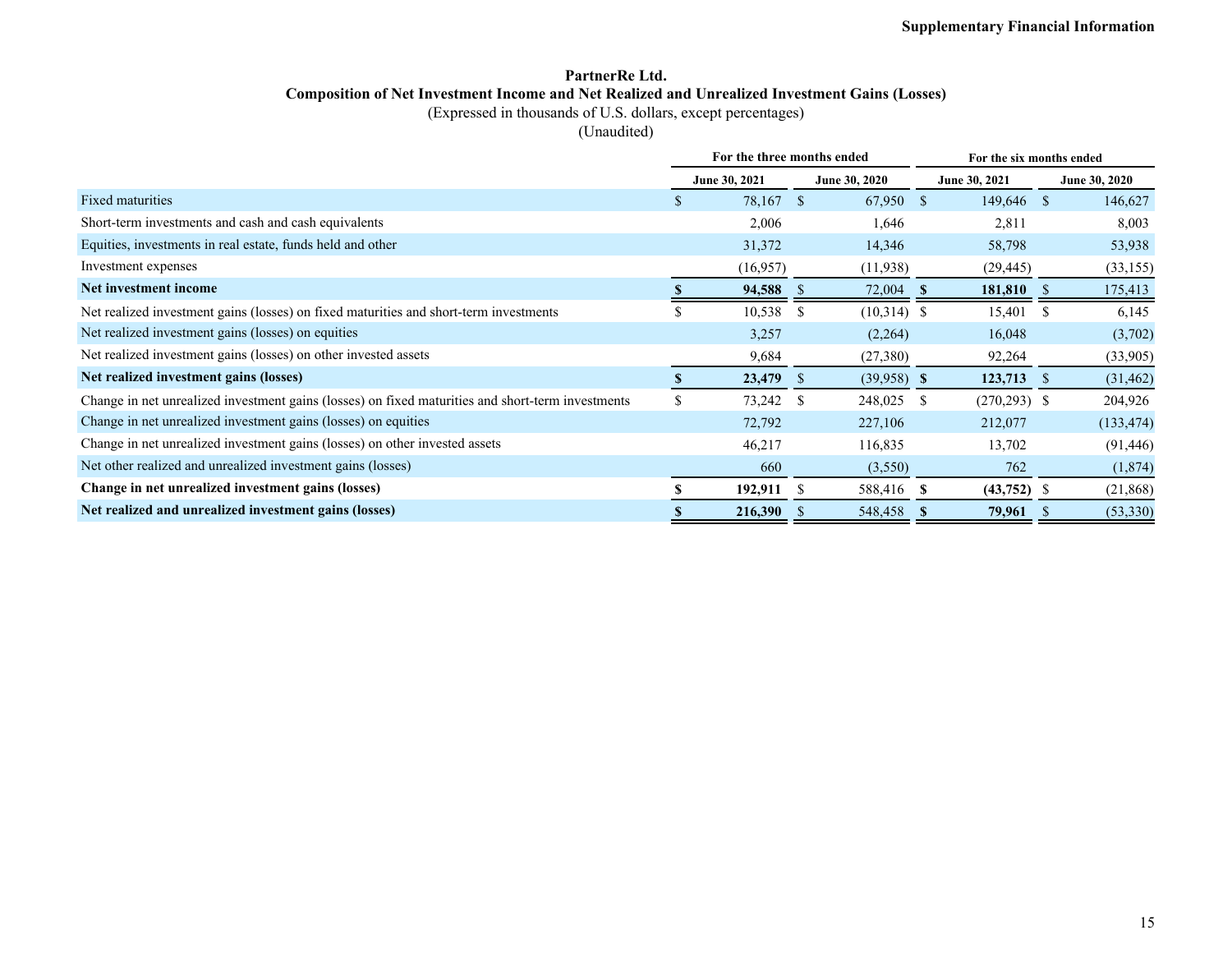#### **PartnerRe Ltd. Analysis of Non-Life Reserves** (Expressed in thousands of U.S. dollars) (Unaudited)

|                                                             |    | As at and for the three months ended |              |               |               | As at and for the six months ended |          |               |
|-------------------------------------------------------------|----|--------------------------------------|--------------|---------------|---------------|------------------------------------|----------|---------------|
|                                                             |    | June 30, 2021                        |              | June 30, 2020 |               | June 30, 2021                      |          | June 30, 2020 |
| Reconciliation of beginning and ending non-life reserves:   |    |                                      |              |               |               |                                    |          |               |
| Gross liability at beginning of period                      | \$ | 11,507,329 \$                        |              | 10,366,263    | -S            | 11,395,321                         | -S       | 10,363,383    |
| Reinsurance recoverable at beginning of period              |    | (841, 404)                           |              | (717, 654)    |               | (782, 330)                         |          | (754, 795)    |
| Net liability at beginning of period                        |    | 10,665,925                           |              | 9,648,609     |               | 10,612,991                         |          | 9,608,588     |
| Net incurred losses related to:                             |    |                                      |              |               |               |                                    |          |               |
| Current year                                                |    | 830,781                              |              | 1,097,151     |               | 1,652,014                          |          | 1,928,370     |
| Prior years                                                 |    | (645)                                |              | 49,720        |               | 35,890                             |          | 118,746       |
|                                                             |    | 830,136                              |              | 1,146,871     |               | 1,687,904                          |          | 2,047,116     |
| Net losses paid                                             |    | (683, 883)                           |              | (845, 847)    |               | (1,381,968)                        |          | (1, 561, 534) |
| Retroactive reinsurance recoverable <sup>(1)</sup>          |    | (321, 245)                           |              |               |               | (321, 245)                         |          |               |
| Effects of foreign exchange rate changes and other          |    | 40,703                               |              | 54,516        |               | (66,046)                           |          | (90,021)      |
| Net liability at end of period                              |    | 10,531,636                           |              | 10,004,149    |               | 10,531,636                         |          | 10,004,149    |
| Reinsurance recoverable at end of period                    |    | 1,119,434                            |              | 754,698       |               | 1,119,434                          |          | 754,698       |
| Gross liability at end of period                            |    | 11,651,070                           | <b>S</b>     | 10,758,847    | <sup>\$</sup> | 11,651,070                         | S        | 10,758,847    |
| Breakdown of gross liability at end of period:              |    |                                      |              |               |               |                                    |          |               |
| Case reserves                                               | \$ | 4,721,688                            | $\mathbf{s}$ | 4,427,454     | \$            | 4,721,688                          | -S       | 4,427,454     |
| Additional case reserves                                    |    | 128,287                              |              | 138,656       |               | 128,287                            |          | 138,656       |
| Incurred but not reported reserves                          |    | 6,801,095                            |              | 6,192,737     |               | 6,801,095                          |          | 6,192,737     |
| Gross liability at end of period                            |    | 11,651,070 \$                        |              | 10,758,847 \$ |               | 11,651,070                         | -S       | 10,758,847    |
| Gross liability at end of period by non-life segment:       |    |                                      |              |               |               |                                    |          |               |
| P&C                                                         |    | 8,066,460                            |              | 7,425,549     |               | 8,066,460                          |          | 7,425,549     |
| Specialty                                                   |    | 3,584,610                            |              | 3,333,298     |               | 3,584,610                          |          | 3,333,298     |
| Gross liability at end of period                            |    | 11,651,070                           | $\mathbf{s}$ | 10,758,847    | $\mathbf{s}$  | 11,651,070                         | <b>S</b> | 10,758,847    |
| Unrecognized time value of non-life reserves <sup>(2)</sup> | S  | 253,954                              | <sup>S</sup> | 114,778       | <b>S</b>      | 253,954                            | S        | 114,778       |

*(1) In the second quarter of 2021, the Company entered into a loss portfolio transfer and adverse development cover agreement in relation to prior underwriting years on the Company's U.S. casualty and auto business.* 

*(2) The unrecognized time value, or discount, is the difference between the undiscounted liability for non-life reserves recorded and the discounted amount of these reserves. This discount is calculated by applying appropriate risk-free rates by currency and duration to the underlying non-life reserves.*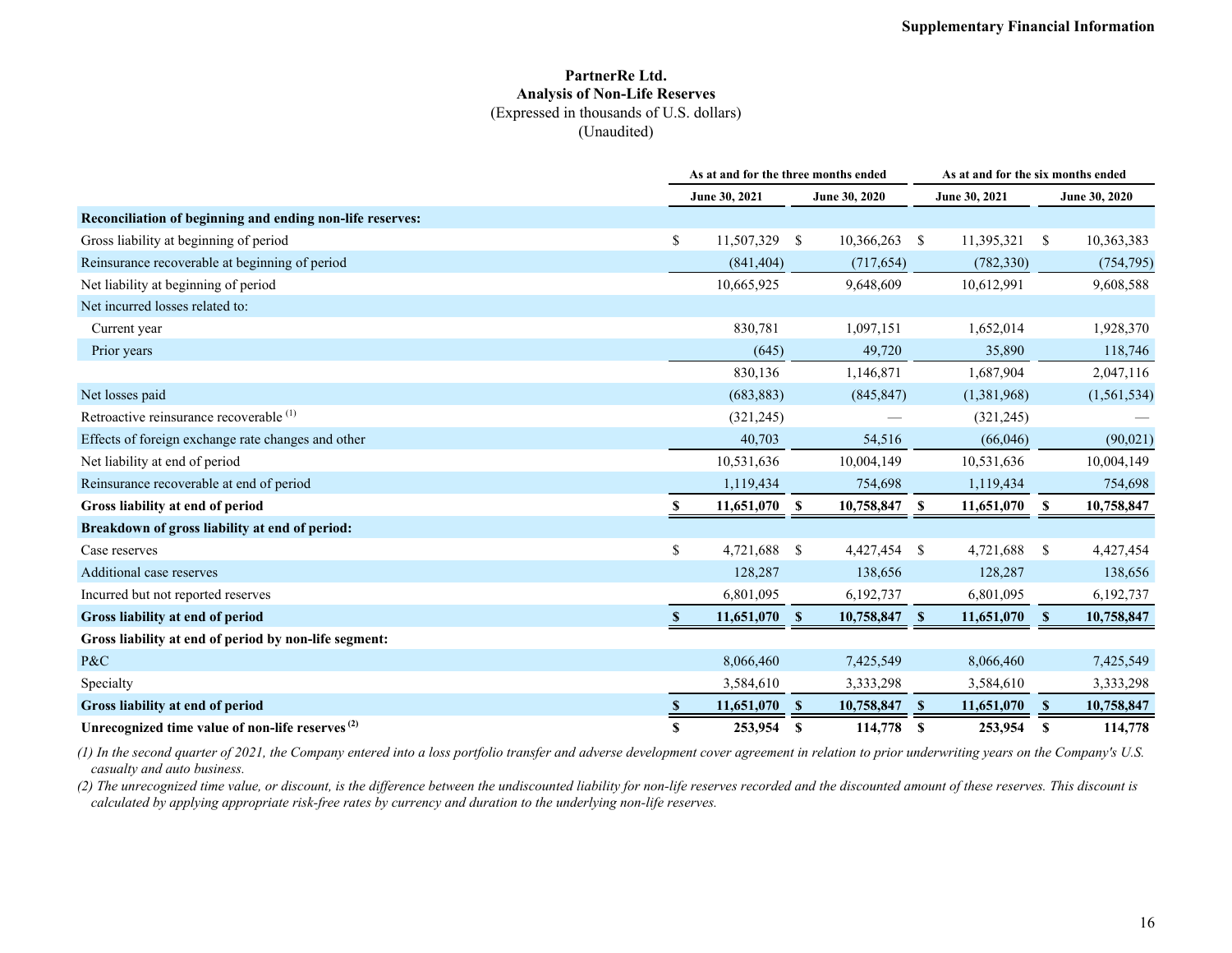#### **PartnerRe Ltd. Analysis of Life and Health Reserves** (Expressed in thousands of U.S. dollars) (Unaudited)

|                                                                  |               | As at and for the three months ended |              | As at and for the six months ended |              |               |               |               |
|------------------------------------------------------------------|---------------|--------------------------------------|--------------|------------------------------------|--------------|---------------|---------------|---------------|
|                                                                  | June 30, 2021 |                                      |              | June 30, 2020                      |              | June 30, 2021 |               | June 30, 2020 |
| Reconciliation of beginning and ending life and health reserves: |               |                                      |              |                                    |              |               |               |               |
| Gross liability at beginning of period                           | \$            | 2,727,411                            | <sup>S</sup> | 2,302,155                          | <sup>S</sup> | 2,704,229     | <sup>\$</sup> | 2,417,044     |
| Reinsurance recoverable at beginning of period                   |               | (30,701)                             |              | (17, 435)                          |              | (35,662)      |               | (16, 183)     |
| Net liability at beginning of period                             |               | 2,696,710                            |              | 2,284,720                          |              | 2,668,567     |               | 2,400,861     |
| Net incurred losses                                              |               | 362,690                              |              | 352,681                            |              | 720,240       |               | 685,491       |
| Net losses paid                                                  |               | (375,965)                            |              | (318,703)                          |              | (673,588)     |               | (620, 971)    |
| Effects of foreign exchange rate changes and other               |               | 26,098                               |              | 68,906                             |              | (5,686)       |               | (77, 777)     |
| Net liability at end of period                                   |               | 2,709,533                            |              | 2,387,604                          |              | 2,709,533     |               | 2,387,604     |
| Reinsurance recoverable at end of period                         |               | 26,510                               |              | 18,556                             |              | 26,510        |               | 18,556        |
| Gross liability at end of period                                 |               | 2,736,043                            |              | 2,406,160                          |              | 2,736,043     |               | 2,406,160     |
| Life value in force $(1)$                                        | S             | 504,600                              |              | 219,400                            | -S           | 504,600       |               | 219,400       |

*(1) The life value in force (Life VIF) is the value that will emerge from life policies over time that is not recognized in the Company's tangible book value. The Company's Life VIF is calculated on a going concern basis and is the sum of: (i) present value of future profits which represents the net present value of projected after-tax cash flows net of Life reserves, net of deferred acquisition costs and gross of value of business acquired; (ii) cost of economic capital; (iii) frictional costs; (iv) time value of options and guarantees; and (v) cost of non-economic excess encumbered capital.*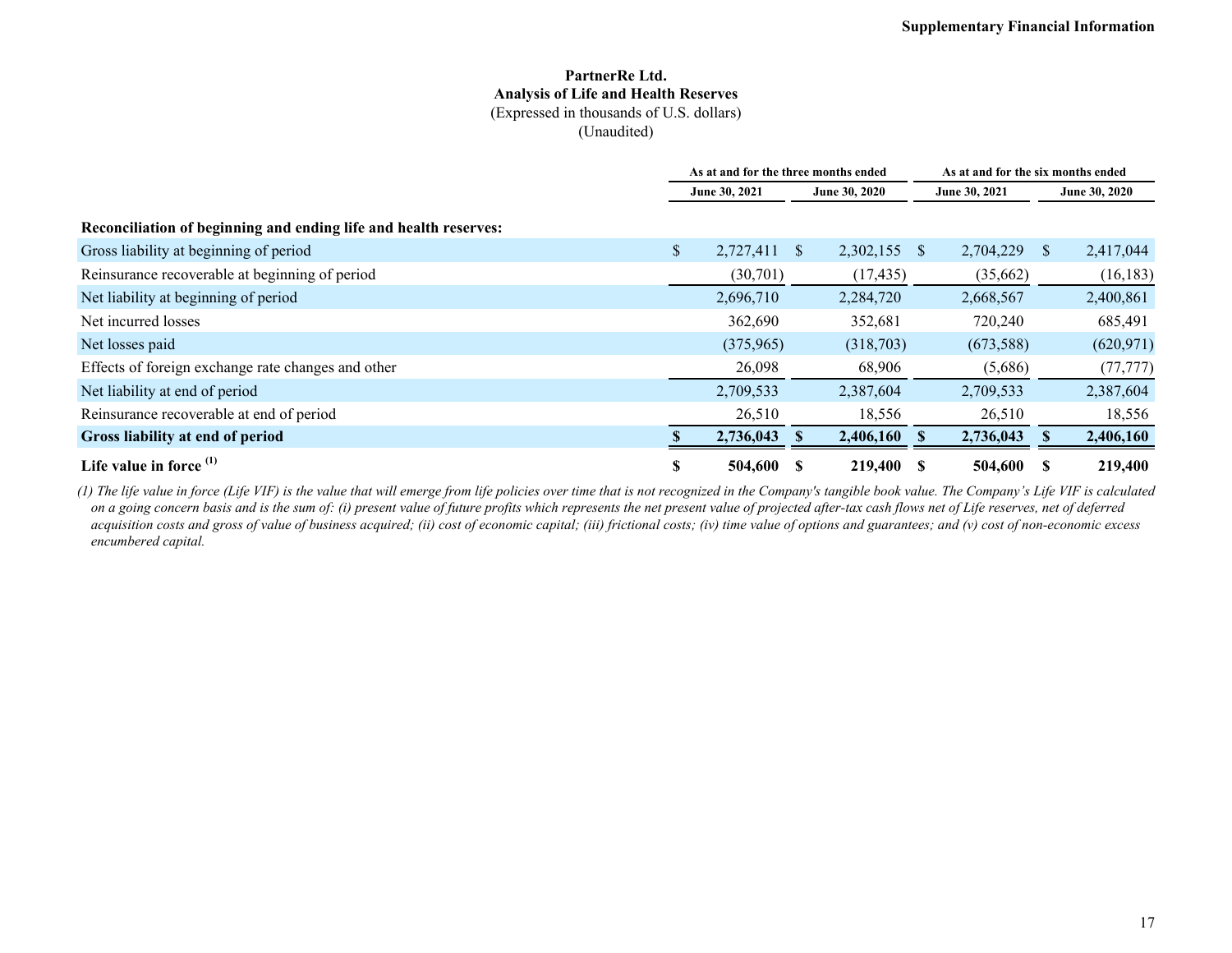### **PartnerRe Ltd. Natural Catastrophe Probable Maximum Losses (PMLs)** (Expressed in millions of U.S. dollars) (Unaudited)

#### **Single occurrence estimated net PML exposure**

| Zone                    | Peril      | $1-in-250$<br>year PML |        | $1$ -in-500<br>year PML<br>(Earthquake)<br>perils only) |
|-------------------------|------------|------------------------|--------|---------------------------------------------------------|
| U.S. Southeast          | Hurricane  | \$                     | 896    |                                                         |
| U.S. Northeast          | Hurricane  |                        | 830    |                                                         |
| U.S. Gulf Coast         | Hurricane  |                        | 828    |                                                         |
| Caribbean               | Hurricane  |                        | 198    |                                                         |
| Europe                  | Windstorm  | 487                    |        |                                                         |
| Japan                   | Typhoon    |                        | 322    |                                                         |
| California              | Earthquake |                        | 835 \$ | 1,143                                                   |
| Japan                   | Earthquake |                        | 359    | 412                                                     |
| Australia               | Earthquake |                        | 294    | 421                                                     |
| New Zealand             | Earthquake |                        | 269    | 410                                                     |
| <b>British Columbia</b> | Earthquake |                        | 173    | 367                                                     |

*The PML estimates are pre-tax and net of retrocession and reinstatement premiums. The peril zones in this disclosure are major peril zones for the industry. The Company has exposures in other peril zones that can potentially generate losses greater than the PML estimates in this disclosure.*

*For more information regarding cautionary language related to the Natural Catastrophe PML disclosure and the forward-looking statements, as well as uncertainties and limitations*  associated with certain assumptions and the methodology used, refer to the Company's natural catastrophe PML information and definitions in the Company's Annual Report on Form 20-F *for the year ended December 31, 2020 (see Risk Management—Natural Catastrophe PML in Item 4 of the 20-F).*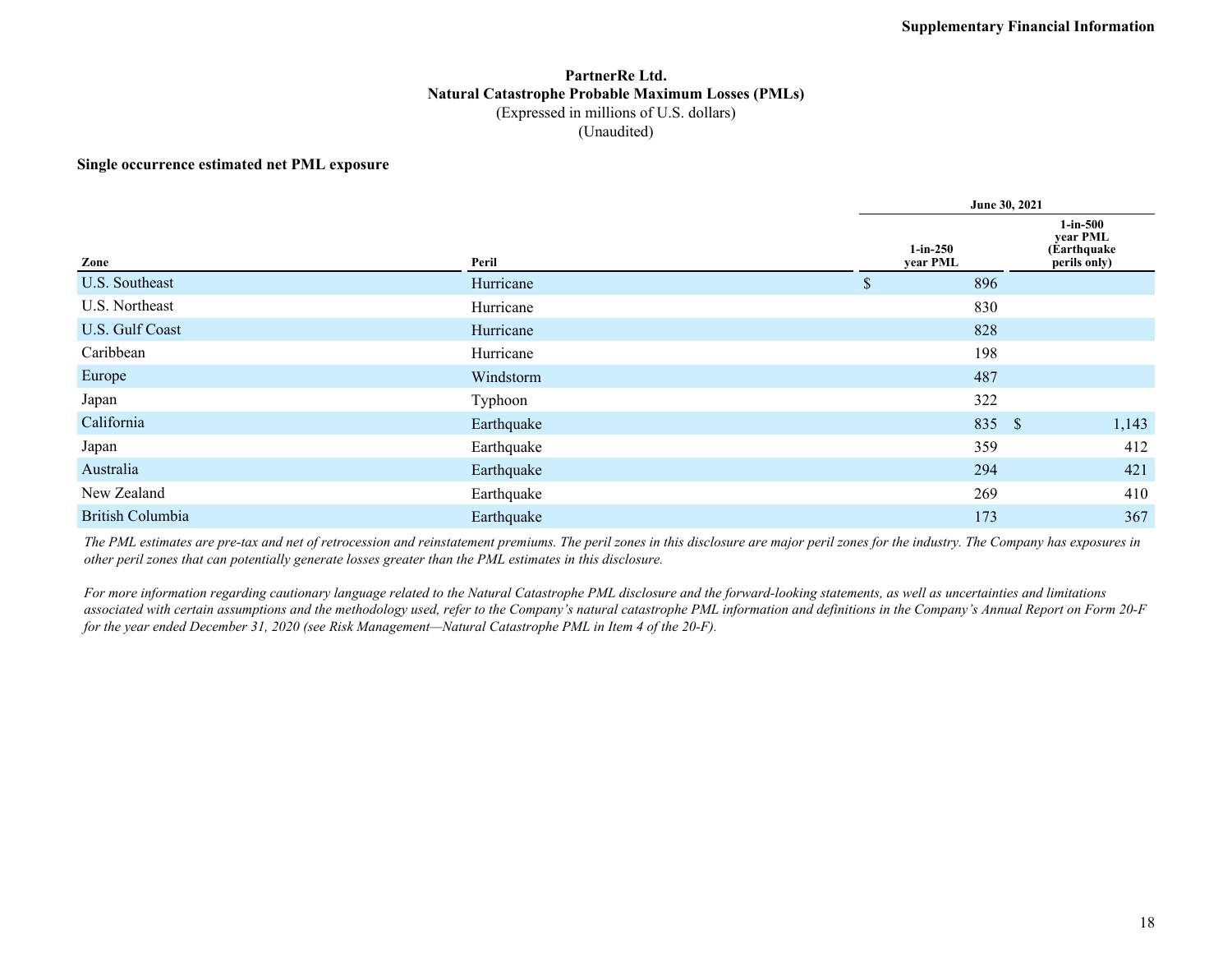#### **PartnerRe Ltd. Non-GAAP Financial Measures - Regulation G**

In addition to the GAAP financial measures set forth herein, the Company has also included certain non-GAAP financial measures within the meaning of Regulation G. Management believes that these non-GAAP financial measures are useful to investors and other stakeholders and help provide a consistent basis for comparison between quarters and for comparison with other companies within the industry. These measures may not, however, be comparable to similarly titled measures used by other companies outside of the insurance industry. These non-GAAP measures should be considered an addition to, and not a substitute for, measures of financial performance prepared in accordance with GAAP and investors are cautioned not to place undue reliance on these non-GAAP measures in assessing the Company's overall financial performance.

The reconciliation of non-GAAP financial measures to the most comparable GAAP financial measures in accordance with Regulation G is included within the relevant tables.

**Operating Income (Loss) available to Common Shareholder (Operating Income (Loss)); Annualized Operating Return on Average Common Shareholder's Equity (Annualized Operating ROE):** The Company uses Operating income (loss) and Annualized Operating ROE to measure performance, as these measures focus on the underlying fundamentals of the Company's operations. Operating income (loss) excludes the impact of net realized and unrealized gains and losses on investments, net of tax, net foreign exchange gains and losses, net of tax, interest in earnings (losses) of equity method investments, net of tax, and loss on redemption of preferred shares and is calculated after preferred dividends. The Company calculates Annualized Operating ROE using Operating income (loss) for the period divided by the average common shareholder's equity outstanding for the period. Operating income (loss) should not be viewed as a substitute for Net Income (Loss) prepared in accordance with GAAP. Annualized Operating ROE supplements GAAP information**.** The Company's management believes that Operating income (loss) is useful to stakeholders because it more accurately reflects the underlying fundamentals of the business by removing the variability arising from activity that is largely independent of its business and underwriting processes, such as: fluctuations in the fair value of the Company's investment portfolio; fluctuations in foreign exchange rates; fluctuations of returns on the Company's equity method investments; and the impact of other non-recurring transactions such as losses on the redemption of preferred shares.

**Tangible Book Value:** The Company calculates Tangible Book Value using common shareholder's equity less goodwill and intangible assets, net of tax. The Company's management believes Tangible Book Value is useful to stakeholders because it provides a more accurate measure of realizable value of shareholder returns.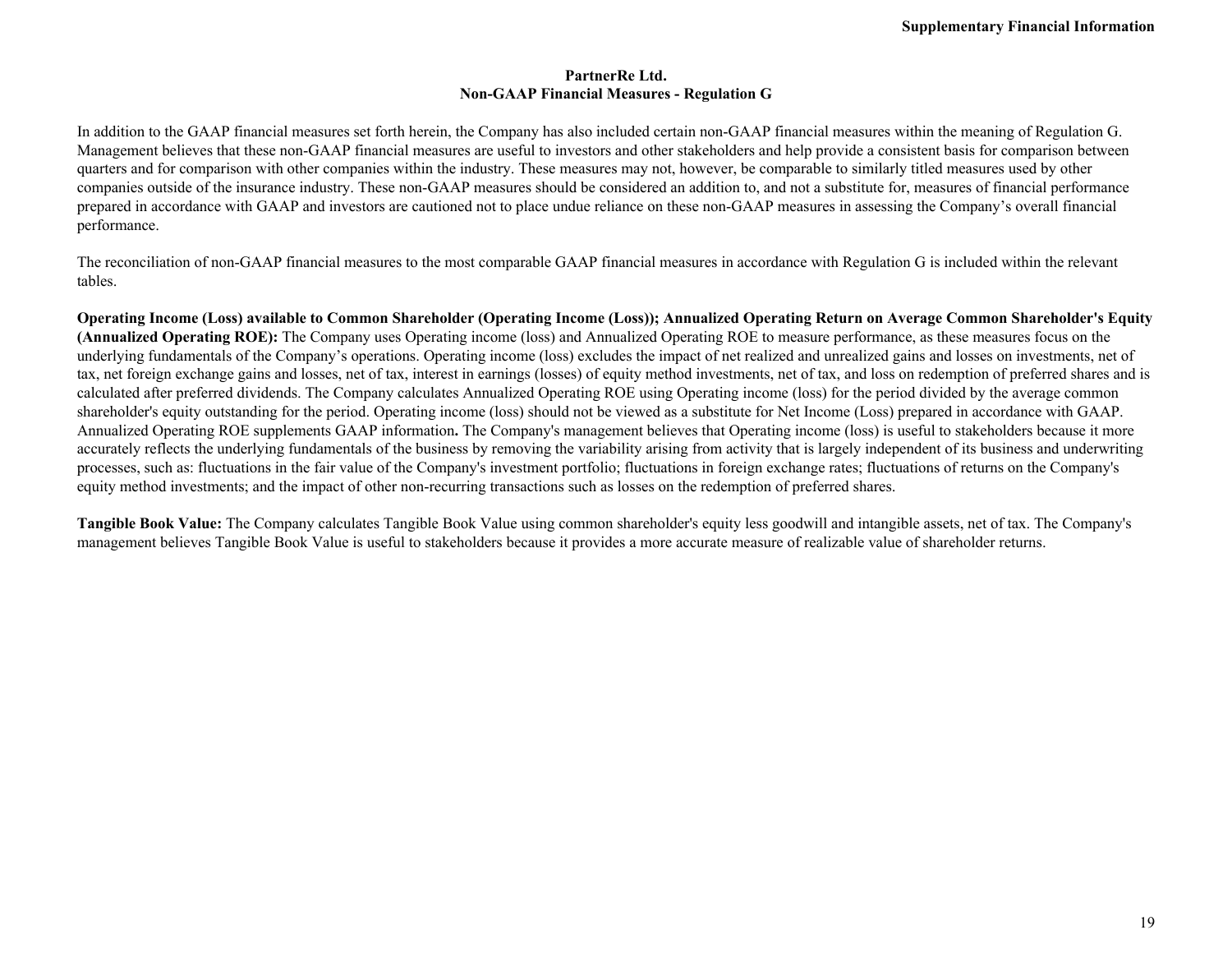## **PartnerRe Ltd. Reconciliation of GAAP and non-GAAP measures**

(Expressed in thousands of U.S. dollars, except percentages)

(Unaudited)

|                                                       | For the three months ended |                      |                      |                      | For the six months ended |                      |               |                      |  |  |
|-------------------------------------------------------|----------------------------|----------------------|----------------------|----------------------|--------------------------|----------------------|---------------|----------------------|--|--|
|                                                       | June 30, 2021              |                      | June 30, 2020        |                      | June 30, 2021            |                      | June 30, 2020 |                      |  |  |
|                                                       |                            | $ROE$ <sup>(1)</sup> | - 79                 | $ROE$ <sup>(1)</sup> |                          | $ROE$ <sup>(1)</sup> |               | $ROE$ <sup>(1)</sup> |  |  |
| Net income (loss) attributable to common shareholder  | \$ 313,521                 |                      | 18.3 % \$ 228,947    |                      | 15.0 % \$ 247,645        | $7.2 \%$             | \$(204, 443)  | $(6.4)\%$            |  |  |
| Less: adjustments for non-operating items             |                            |                      |                      |                      |                          |                      |               |                      |  |  |
| Net realized and unrealized investment gains (losses) | 216,390                    | 12.6 $%$             | 548,458              | 36.0 $%$             | 79,961                   | $2.3\%$              | (53,330)      | $(1.7)\%$            |  |  |
| Net foreign exchange (losses) gains                   | (29, 784)                  | $(1.7)\%$            | (34,670)             | $(2.3)\%$            | (58,700)                 | $(1.7)\%$            | 94,954        | 3.0%                 |  |  |
| Interest in earnings of equity method investments     | 9,772                      | $0.6\%$              | 6,374                | $0.4\%$              | 39,925                   | $1.2 \%$             | 2,097         | $0.1 \%$             |  |  |
| Loss on redemption of preferred shares                | (21, 234)                  | $(1.2)\%$            |                      | $-$ %                | (21, 234)                | $(0.6)\%$            |               | $-$ %                |  |  |
| Tax effects of adjustments                            | (12, 142)                  | $(0.8)\%$            | (34,995)             | $(2.3)\%$            | 15,310                   | $0.4\%$              | (21, 863)     | $(0.7)\%$            |  |  |
| <b>Operating income (loss)</b>                        | \$150,519                  |                      | $8.8\%$ \$ (256,220) | $(16.8)\%$ \$        | 192,383                  | 5.6 $\%$             | \$(226,301)   | $(7.1)\%$            |  |  |

*(1) Return on Equity (ROE) is calculated as net income or loss attributable to common shareholder divided by average common shareholder's equity, annualized for the quarter. The following is the average common shareholder's equity calculated using the sum of the beginning of period and end of period common shareholder's equity divided by two.*

|                                                    | For the three months ended |           |                      |           | For the six months ended |              |                      |           |
|----------------------------------------------------|----------------------------|-----------|----------------------|-----------|--------------------------|--------------|----------------------|-----------|
| Calculation of average common shareholder's equity | <b>June 30, 2021</b>       |           | <b>June 30, 2020</b> |           | <b>June 30, 2021</b>     |              | <b>June 30, 2020</b> |           |
| Beginning of period common shareholder's equity    |                            | 6.668.095 |                      | 6,003,575 |                          | 6,689,756 \$ |                      | 6,565,942 |
| End of period common shareholder's equity          |                            | 7.020.414 |                      | 6,199,228 |                          | 7,020,414    |                      | 6,199,228 |
| Average common shareholder's equity                |                            | 6,844,255 |                      | 6,101,402 |                          | 6,855,085    |                      | 6,382,585 |